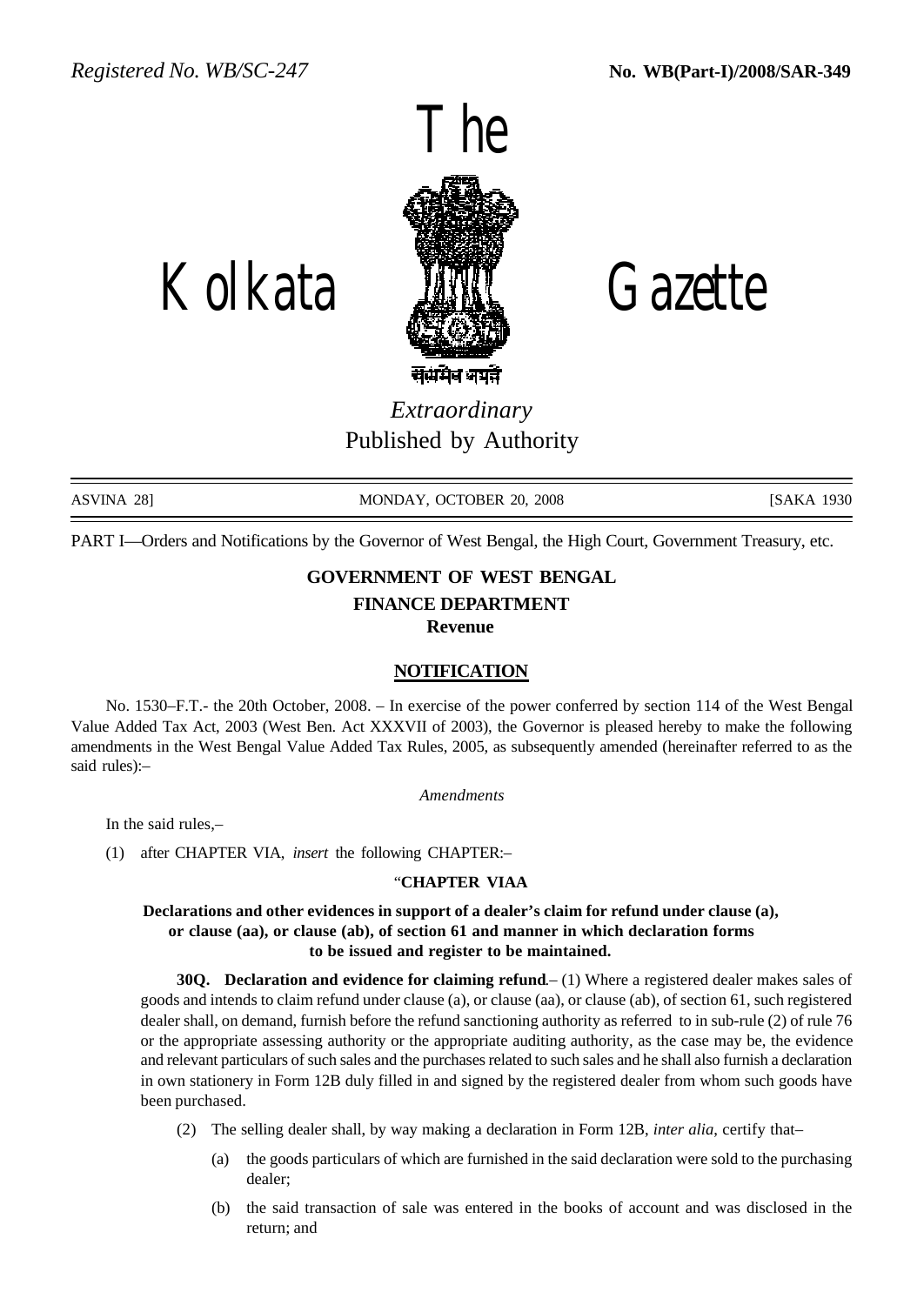(c) the amount of tax charged on the said transaction of sale was recorded in the output tax account and was paid by him in the manner laid down in rule 43 in the appropriate Government Treasury or that the amount of tax charged on the said transaction of sale was recorded in the output tax account and was adjusted by way of input tax credit referred to in clause (19) of section 2 and the net tax, if any, payable after such adjustment was paid in the manner laid down in rule 43:

Provided that a single declaration in Form 12B may cover all transactions of sale taken place in a quarter of a financial year between the same two dealers.

**30R.Time limit for furnishing declarations before authorities under the Act.**– The declaration in Form 12B shall be furnished by a dealer before the refund sanctioning authority as referred to in sub-rule (2) of rule 76 or the appropriate auditing authority or the appropriate assessing authority, as the case may be, at any time on or before the date of hearing in connection with refund under clause (a), or clause (aa) or clause (ab), of section 61 or for audit under section 43 or assessment under section 46, by such authority:

Provided that if the appellate or revisional authority is satisfied that the dealer concerned was prevented by sufficient cause from furnishing such declaration within the time as aforesaid before the appropriate assessing authority or the refund sanctioning authority as referred to in sub-rule (2) of rule 76, as the case may be, such appellate or revisional authority may, for reasons to be recorded in writing, allow the dealer to furnish such declaration within the time fixed for hearing of appeal or revision, as the case may be.

**30S. Issue of declarations in Form 12B by the selling dealer.** – Where a registered dealer purchasing the goods demands from the registered dealer selling the goods to him declaration in Form 12B for the purpose of seeking refund under rule 76, the registered dealer selling the goods shall issue in his own stationery the declaration in Form 12B duly filled in and signed by him to the purchasing dealer and retain the counterfoil of the said Form 12B.

**30T. Register to be maintained with respect to declaration forms.** – (1) A registered dealer issuing declaration in Form 12B under rule 30S shall maintain a register in such form as referred to in Form 17C.

(2) The register in Form 17C referred to in sub-rule (1) containing up-to-date account of declaration forms together with the counterfoils of the used declaration forms shall be kept at his place of business and be made available at all reasonable time for inspection by the Commissioner, or the Special Commissioner, or the Additional Commissioner, or any person, other than Patrolman, appointed under sub-section (1) of section 6 to assist the Commissioner.";

### (2) in CHAPTER IX, in PART V, in rule 76,–

(a) for sub-rule (1), *substitute* the following sub-rule:–

"(1) Where a registered dealer as referred to in section 61 has sought for–

- (a) the refund of the amount of tax realised or realisable from him by another registered dealer under clause (a) of section 61; or
- (b) the refund of the excess amount of net tax credit over output tax under clause (aa) of section 61; or
- (c) the refund of such *per centum* of input tax credit available during such return period as referred to as 'A' in sub-section (17) of section 22 after adjustment of reverse credit, if any, as corresponds to all sales of goods in the course of export out of India within the meaning of section 5 of the Central Sales Tax Act,1956 (74 of 1956), to total sales in the return period under clause (ab) of section 61,

such refund of the amount of tax realised or realisable from him by another registered dealer or refund of excess amount of net tax credit over output tax or refund of such *per centum* of input tax credit available during such return period as referred to as 'A' in sub-section (17) of section 22 after adjustment of reverse credit, if any, as corresponds to all sales of goods in the course of export out of India within the meaning of section 5 of the Central Sales Tax Act, 1956 (74 of 1956), to total sales in the return period, shall be made to such dealer without making any prior assessment subject to the conditions and restrictions laid down in sub-rule (2) to sub-rule (7).";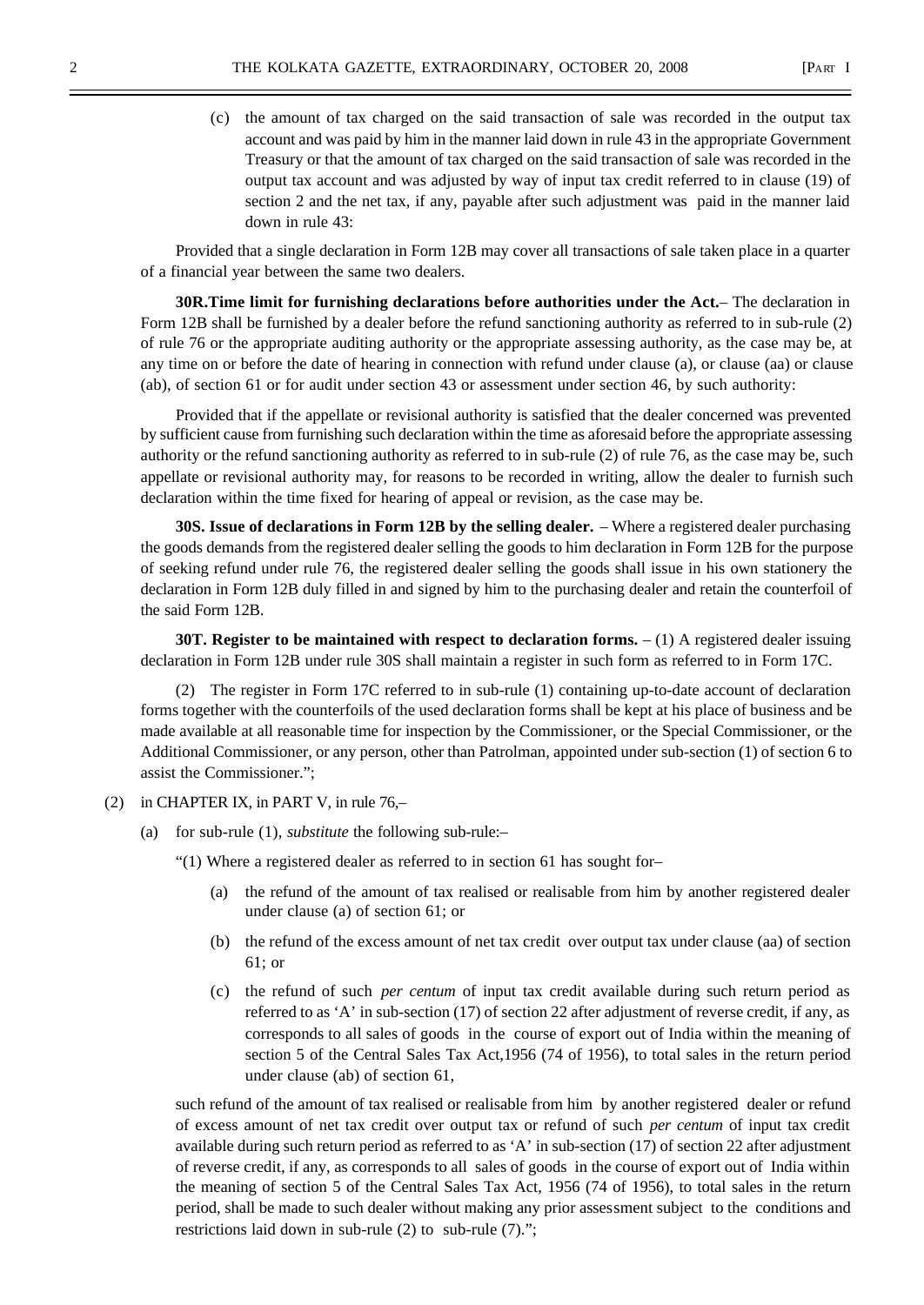"(2) The registered dealer shall, after submission of return along with receipted challan or challans evidencing full payment of net tax, interest and late fee according to such return for any return period under the Act and under the Central Sales Tax Act, 1956 (74 of 1956), make an application, in duplicate, in Form 31A along with the computation of the amount, claimed to be refundable to him, to the Commissioner, within three months from the date of submission of such return, or subject to the satisfaction of the Commissioner, or the Additional Commissioner or the Deputy Commissioner, as may be authorized by the Commissioner (hereinafter referred to as the 'refund sanctioning authority' for the purpose of the this rule) within such further time not exceeding four months from the date of submission of such return as may be allowed by such authority, for refund of the amount of tax realised or realisable from him by another registered dealer or refund of the excess amount of net tax credit over output tax or refund of such *per centum* of input tax credit available during such return period as referred to as 'A' in sub-section (17) of section 22 after adjustment of reverse credit, if any, as corresponds to all sales of goods in the course of export out of India within the meaning of section 5 of the Central Sales Tax Act, 1956 (74 of 1956), to total sales in the return period arising during the return period for which such refund has been claimed by him on the basis of statements and declarations in Form 32, Form 35, Form 36 and Form 37, and also declaration as referred to in the proviso to clause (ab) of section 61, as applicable, enclosed with such application:

Provided that in the case of sales made by the registered dealer in the course of export out of the territory of India within the meaning of sub-section (1) of section 5 of the Central Sales Tax Act, 1956 (74 of 1956), the registered dealer shall be in possession of the following documents and such documents may, on demand by the refund sanctioning authority, be produced to him:–

- (a) a copy of contract or order for export of goods out of the territory of India;
- (b) a copy of the Customs Clearance Certificate;
- (c) a copy of tax invoice, invoice, cash memo or bill issued to the purchaser;
- (d) transport documents i.e. Bill of Lading, Airway Bill, or a like document ; and
- (e) other relevant documents evidencing such export.

 (2A) The registered dealer who has made an application for refund under sub-rule (2) shall furnish along with his application in Form 31A for refund a copy, attested by him to be the true copy, of the declaration in Form 12B containing prescribed particulars, duly filled in and signed by the registered dealer from whom goods are purchased and also a statement of purchases supported by such declaration in Form 12B in the following proforma and the claim for refund under clause (a), or clause (aa), or clause (ab), of section 61 shall not be admissible unless the purchases pertaining to the said refund are supported by such declaration in Form 12B:–

# STATEMENT OF PURCHASES (SUPPORTED BY FORM 12B) PERTAINING TO THE REFUND UNDER CLAUSE (a), CLAUSE (aa), OR CLAUSE (ab), OF SECTION 61 IN RESPECT OF THE RETURN PERIOD **..........................**

| Sl. | Certificate | Name      | Description |            | Serial Nol Serial No. | Amount   | Tax paid |                                                           | Amount of Tax involved             |
|-----|-------------|-----------|-------------|------------|-----------------------|----------|----------|-----------------------------------------------------------|------------------------------------|
| No. | of          | of seller | of goods    | and date   | and date              | of sale  |          |                                                           | or payable purchase/ on the amount |
|     | registra-   |           | sold        |            |                       |          |          | of tax involof declara (excluding to seller by portion of | of purchase/                       |
|     | tion No.    |           |             | ice issued | -tion in              | tax      | dealer   | amount of                                                 | portion of                         |
|     | of seller   |           |             | by seller  | Form                  | charged) | claiming | purchase                                                  | the amount                         |
|     |             |           |             |            | 12B                   | covered  |          | refund on related to                                      | of purchase                        |
|     |             |           |             |            | issued                | by       | purchase | claim for                                                 | as mentioned                       |
|     |             |           |             |            | by                    | Form 12B | by him   | refund                                                    | in col. $(9)$                      |
|     |             |           |             |            | seller                |          | of goods | (furnish)                                                 | (furnish infor-                    |
|     |             |           |             |            | for sale              |          |          | informa-                                                  | mation only                        |
|     |             |           |             |            | of goods              |          |          | tion only                                                 | where segre-                       |
|     |             |           |             |            | by him                |          |          | where                                                     | gation is                          |
|     |             |           |             |            |                       |          |          | segregation                                               | possible)                          |
|     |             |           |             |            |                       |          |          | is possible)                                              |                                    |
| (1) | (2)         | (3)       | (4)         | (5)        | (6)                   | (7)      | (8)      | (9)                                                       | (10)                               |
|     |             |           |             |            |                       |          |          |                                                           |                                    |
|     |             |           |             |            |                       |          |          |                                                           |                                    |
|     |             |           |             |            |                       |          |          |                                                           |                                    |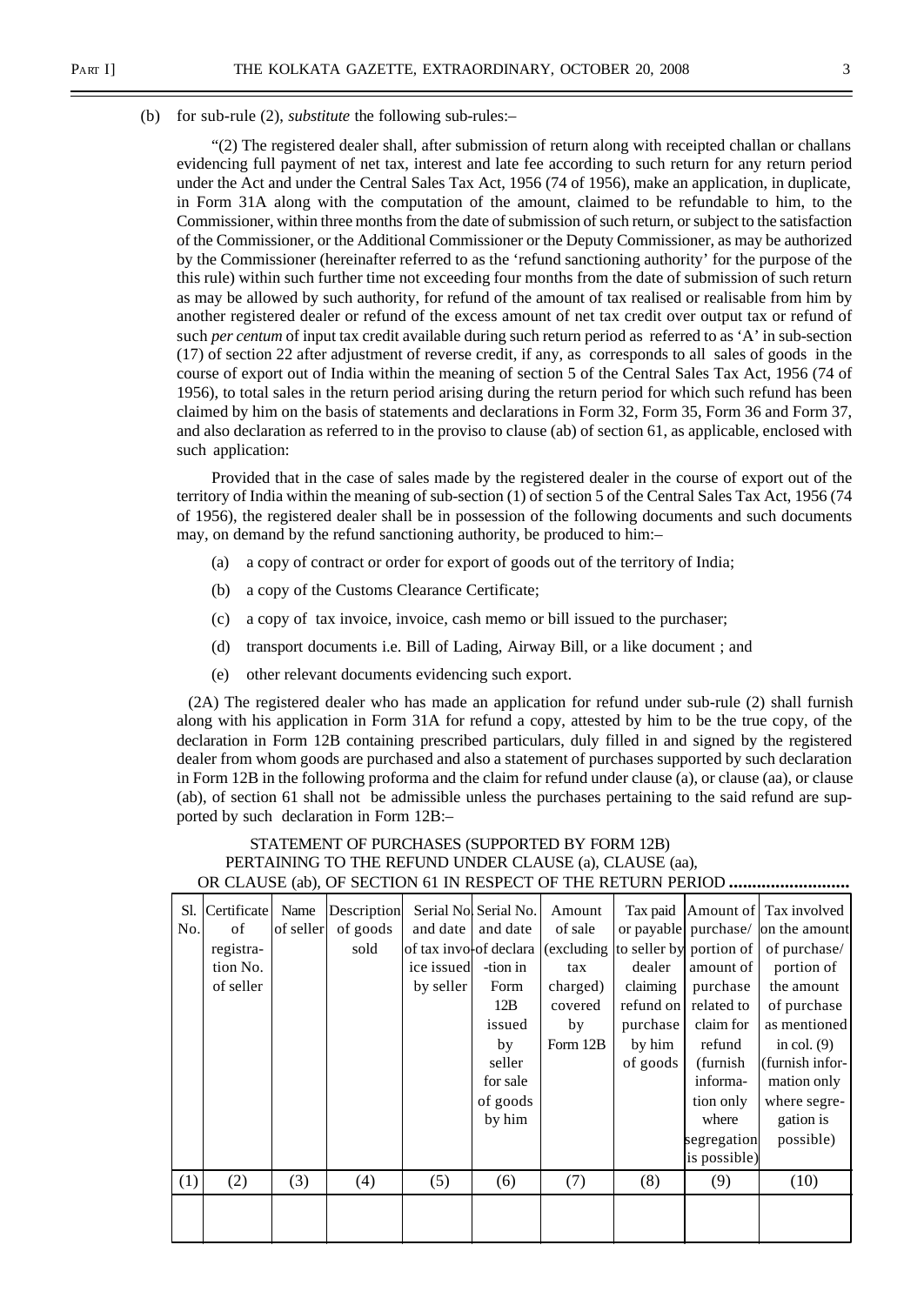## *Signature with date and status (Proprietor/Partner/Karta, H.U.F./ Principal Officer/Trustee/President/General Secretary)*

(2B) Where the application for refund is sent by registered post, the date on which such application is received by the Commissioner, shall be treated as the date of making such application.

(2C) Where under any of the clauses other than clause (e) of sub-section (1) of section 46 in respect of such return period assessment proceedings have been initiated under section 46 of the Act, the registered dealer shall not be entitled to refund as referred to in clause (a), or clause (aa), or clause (ab), of section 61 of the Act in respect of such return period.

(2D) The amount which is, *prima facie*, found admissible for refund in accordance with the provision of sub-rule (3)(c) or the amount which is determined to be refundable under sub-rule (3B) in respect of the application of refund made by the registered dealer, shall not be refunded to him unless such dealer furnishes by the date specified in the notice in Form 37B, served upon him under sub-rule (3)(c), an indemnity bond for such sum as has been claimed in the application for refund in the Form appended to this sub-rule to the authority making the refund under sub-rule (3A):–

#### INDEMNITY BOND

KNOW ALL MEN by these presents that–

I/we ……………………..son of ………………………., registered dealer under the West Bengal Value Added Tax Act, 2003 and holding the Certificate of Registration No……………, dated……………, or

We/M/s……………………….a firm/a company registered under the laws of India and having its registered office at………………., registered dealers under the West Bengal Value Added Tax Act, 2003 and holding the Certificate of Registration No……………, dated……………,

is /are held and firmly bound unto the Governor of West Bengal (hereinafter referred to as the Governor) in sum of ………………………….. (rupees………………………………………) well and truly to be paid to the Government on demand and without demur for which to be well and truly made and for that purpose, I/we, the undersigned, bind myself/ourselves and my/our heirs, executors, administrators, legal representatives, my/our successors and assigns and the person for the time being having the control over my/our assets and affairs.

Signed this……………day of………………Two Thousand………..

WHEREAS sub-rule (2D) of rule 76 of the West Bengal Value Added Tax Rules, 2005, requires that in the event of refund in accordance with the provision of sub-rule (3)(b) or sub-rule (3B) in respect of the application of refund made by the undersigned to the Government of West Bengal of Rs……………………(rupees……………………………...) shall be secured by a bond in terms hereinafter contained;

Now the condition of this above-written bond or obligation is such that if the undersigned or his/ their heirs, executors, administrators, legal representatives, successors and assigns or the person for the time being having the control over his/their assets and affairs shall repay or cause to be repaid the sum of Rs…………………..(rupees………………………) in the event of loss suffered by the Government as a result of false or incorrect statements, declarations and documents furnished or produced by the undersigned and in such event the bond or obligation shall be void and stand automatically cancelled, otherwise the same shall remain in full force and virtue.

Signed by the above named registered dealer

In the presence of

- 1. ……………………..
-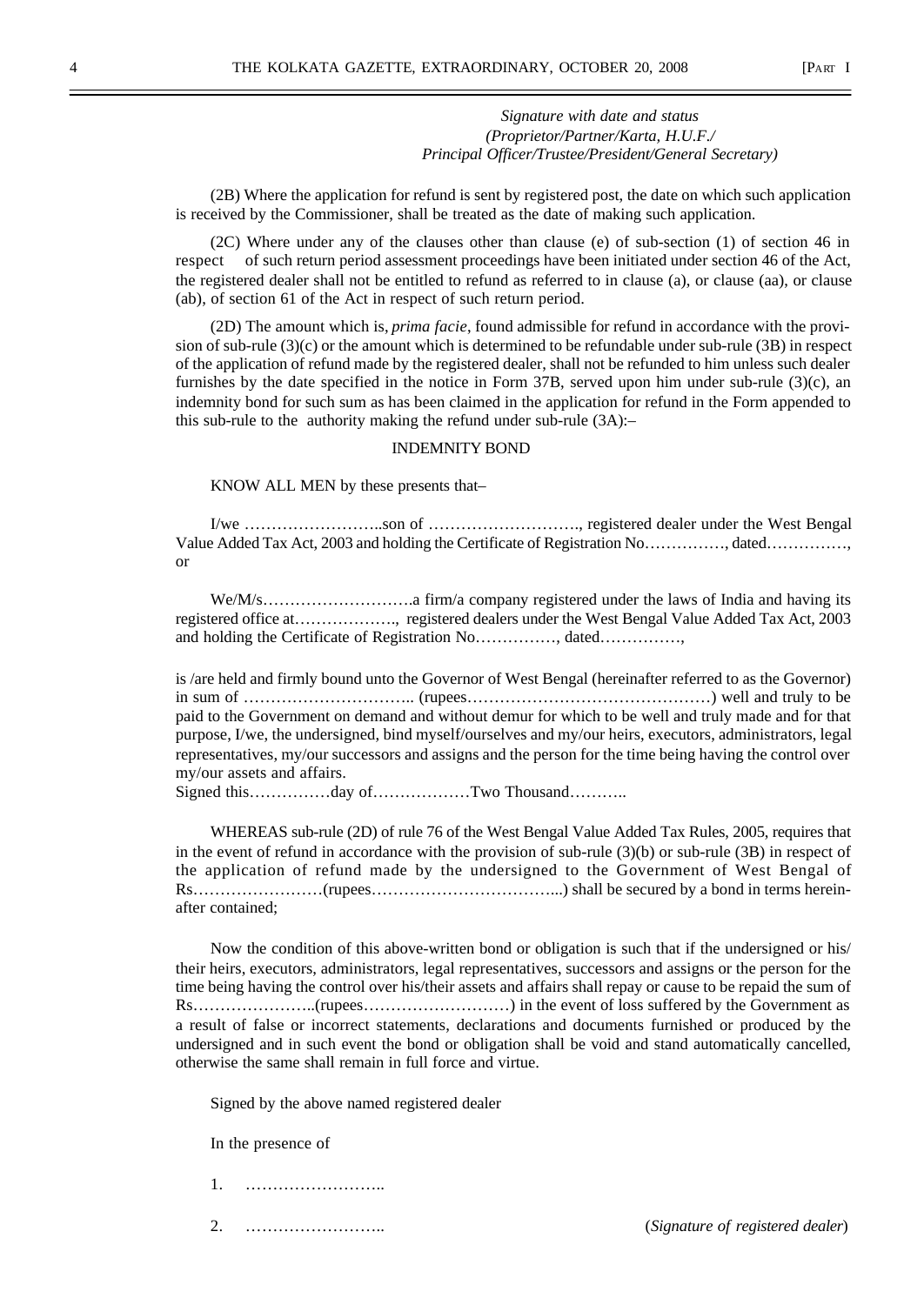#### Accepted for an behalf of the Governor of West Bengal

In presence of:

- 1. …………………….
- 2. ……………………..

(*Name and designation of the Officer*)";

(c) for sub-rule (3), *substitute* the following sub-rules:–

"(3) (a) The refund sanctioning authority shall, after receiving the application for refund in Form 31A, send one copy of such application along with all the documents furnished in accordance with the provisions of sub-rule (2) and sub-rule (2A) to the appropriate assessing authority and the appropriate assessing authority shall, on receipt of such copy of application, cause an enquiry to ascertain as to whether the applicant for refund is in possession of documents connected with the refund and shall return those documents with his report containing any fact pertaining to refund and a fact whether the applicant for refund is in possession of documents connected with the refund.

(b) The appropriate assessing authority shall send a copy of the return, certified by him to be the true copy of the return which has been furnished by the dealer and in respect of which the application for refund is made by such dealer and also report as to whether the dealer has paid full tax, interest and late fee payable according to the return in respect of the return period for which the instant application for refund in Form 31A has been made by the dealer and whether the dealer has in the meantime defaulted in making payment of tax, interest, late fee and penalty payable by him or due from him or whether any assessments proceedings under any of the clauses other than clause (e) of sub-section (1) of section 46 in respect of the return period for which the instant application for refund has already been initiated.

 (c) If the application for refund in Form 31A made by the dealer together with the statements and declarations referred to in sub-rule (2) and sub-rule (2A) are properly filled in and the refund sanctioning authority, upon preliminary examination of those statements and declarations, application for refund, copy of the return certified by the appropriate assessing authority to be the true copy of the return and the reports under rule (3)(a) and rule (3)(b) furnished by the appropriate assessing authority, is *prima facie* satisfied that the claim of refund of the amount of tax realised or realisable from him by another registered dealer or the claim of refund of excess amount of net tax credit over output tax or the claim of refund of such *per centum* of input tax credit available during such return period as referred to as 'A' in sub-section (17) of section 22 after adjustment of reverse credit, if any, as corresponds to all sales of goods in the course of export out of India within the meaning of section 5 of the Central Sales Tax Act, 1956 (74 of 1956), to total sales in the return period, is admissible, he shall serve a notice in Form 37B upon the applicant informing him that fifty *per centum* of the amount of refund claimed by him in the application for refund to be refundable to him or fifty *per centum* of such amount less than the amount claimed by him in the application for refund to be refundable to him, shall be refunded to him forthwith by Refund Adjustment Order or by Refund Payment Order (Cash) or by cheques, upon furnishing by him, in accordance with the provision of sub-rule (2D), an indemnity bond by the date specified in the said notice or by the date as extended by an order, in writing, by the refund sanctioning authority upon prayer by the applicant for refund for extension of time for furnishing the said indemnity bond and the refund so to be made under this sub-rule shall be subject to the provisions of sub-rule (3B), sub-rule (3C) and sub-rule (3D):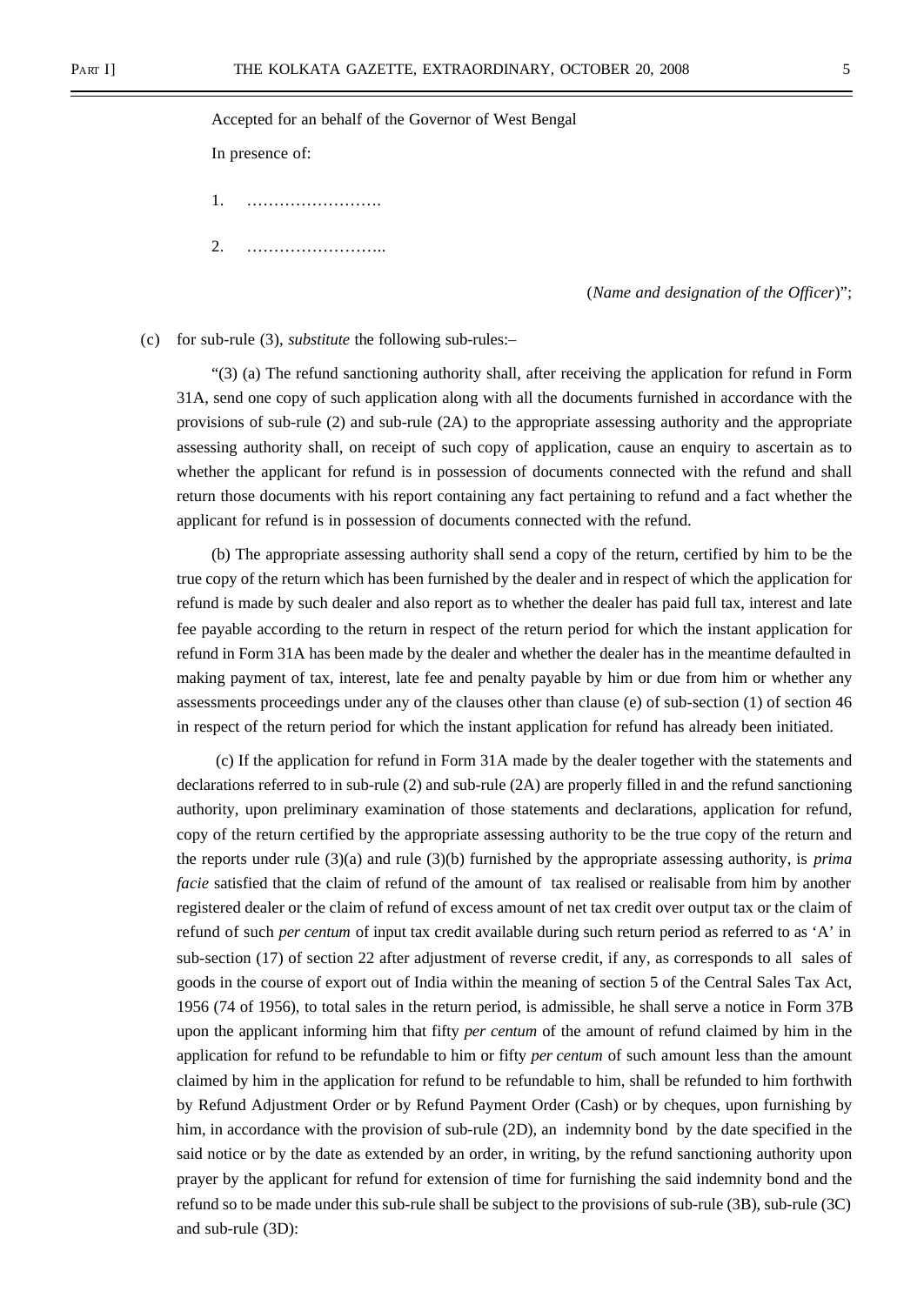Provided that the date to be specified for furnishing the indemnity bond by the applicant in the

Provided further that where the refund sanctioning authority is an Additional Commissioner or a Deputy Commissioner, such Additional Commissioner or Deputy Commissioner shall, before serving a notice in Form 37B upon the applicant for refund, send all records which have been examined by him under this sub-rule and also his observation of the amount which is *prima facie* found admissible by him to be refundable to the dealer under this sub-rule to the Commissioner for obtaining his approval for the refund and where the Commissioner accords his approval for the said refund, the refund sanctioning authority shall, thereafter, proceed to serve the notice in Form 37B upon the applicant:

notice referred to in this sub-rule shall not be less than seven days from the date of service of the notice:

Provided also that where the Commissioner has returned those records with the direction to make examination or re-examination of certain documents in the manner as laid down in this sub-rule, the refund sanctioning authority shall act according to such direction and re-determine the amount which is to be refunded to the dealer and thereafter, obtain the approval of the Commissioner in the manner laid down in the second proviso before proceeding to serve the notice in Form 37B upon the applicant.

(3A) Where the dealer who has been served with a notice in Form 37B, issued under sub-rule (3)(c), furnishes the indemnity bond pursuant to the said notice on or before the date as specified in the said notice or such date as extended by the refund sanctioning authority under sub-rule  $(3)(c)$ , the refund sanctioning authority shall, within thirty working days from the date of receipt of the application for refund, pass an order for making refund to such dealer fifty *per centum* of the amount of refund claimed by him in his application for refund to be refundable to him or fifty *per centum* of such amount less than the amount claimed by him in the application for refund to be refundable to him and issue Form 37C enclosing therewith the Refund Adjustment Order or Refund Payment Order (Cash) or the cheques and one copy of the Form 37C shall be sent to the appropriate assessing authority:

Provided that where, as declared in the application for refund in Form 31A, any amount of tax, interest, late fee or penalty is payable by, or due from, such dealer in accordance with the declaration made in the application for refund in Form 31A, the refund sanctioning authority shall first issue Refund Adjustment Order in favour of the dealer authorising such dealer to adjust the amount shown to have been paid in excess in the Refund Adjustment Order against the amount or amounts of tax, interest, late fee and penalty payable by, or due from, him and thereupon, if any amount still remains refundable, the refund sanctioning authority shall issue Refund Payment Order (Cash) or cheque in favour of the dealer:

Provided further that where no amount of tax, interest, late fee or penalty is payable by or due from the dealer, the said authority shall issue Refund Payment Order (Cash) or cheque for the full amount to be refunded as per the order of refund made under this sub-rule:

Provided also that where such dealer makes an application any time within thirty days from the date of receipt of the Refund Adjustment Order for payment of the refundable amount otherwise than by way of such Refund Adjustment Order on the ground that there is or are no amount of tax, interest, late fee or penalty payable by, or due from, him against which the refundable amount may be adjusted and if the refund sanctioning authority is satisfied to that effect, the said authority may refund the said amount or amounts to the dealer by issuing Refund Payment Order (Cash) or cheque:

Provided also that where the applicant to whom a notice has been served in Form 37B, does not furnish the indemnity bond within the date specified in the said notice or such further time but not exceeding thirty days from the date specified in the said notice, as may be allowed by the refund sanctioning authority, his application for refund shall be rejected with the reason recorded in writing and he shall be informed of such rejection by issuing a notice in Form 37C within ten days from the expiry of the date specified in the notice in Form 37B.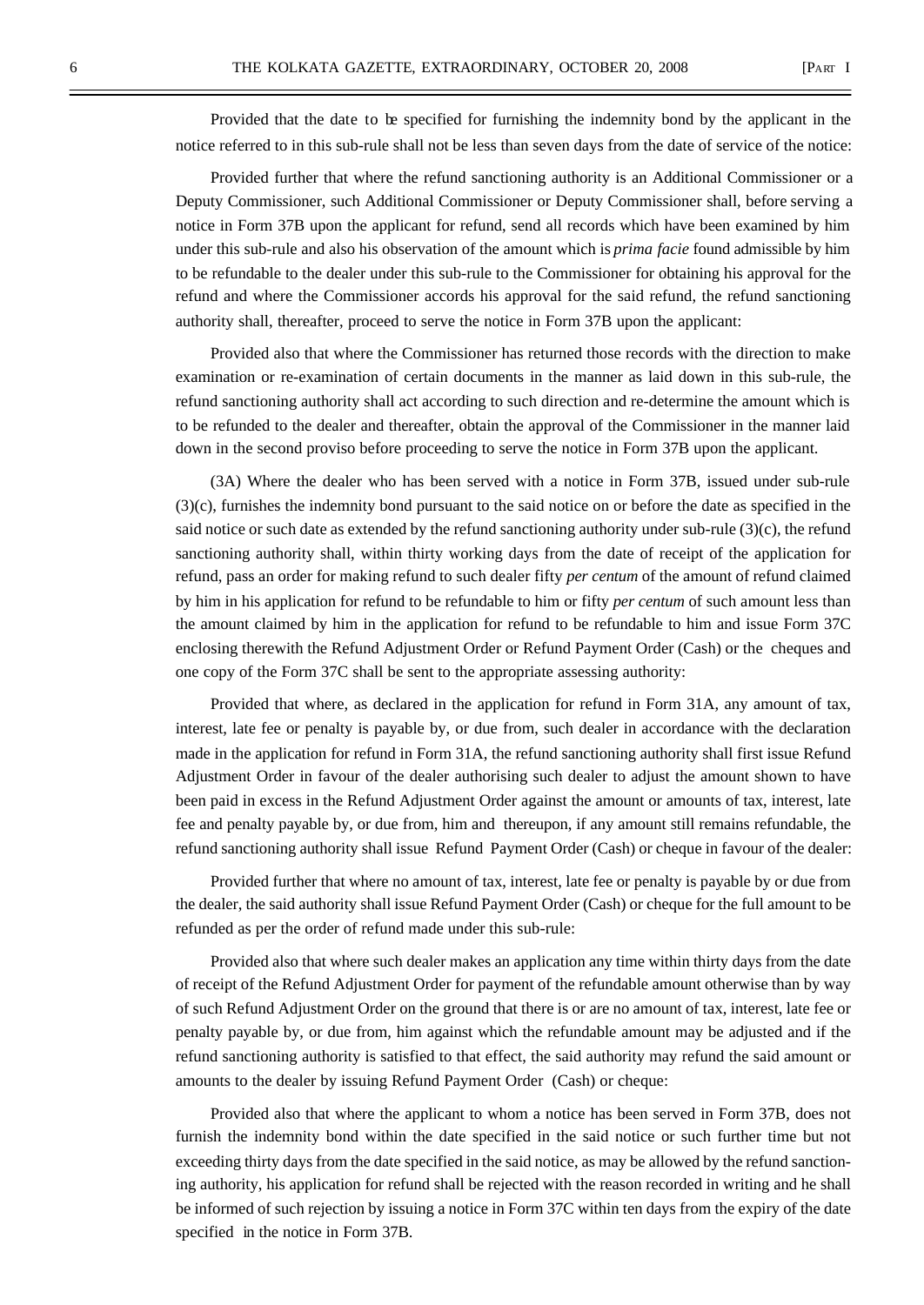(3B) The refund sanctioning authority shall, immediately after making the refund to the dealer under sub-rule (3A), serve a notice in Form 37A upon the dealer directing him to appear before him and to furnish and explain the document in support of his claim for refund and also the accounts, registers and documents, as specified in the said notice, on a date not less than ten days from the service of the said notice or any date fixed thereafter and after examination of the documents with him and also the documents produced by the dealer at the time of hearing in terms of the notice in Form 37A, determine the amount, if any, refundable to the dealer with respect to the application for refund under sub-rule (2):

Provided that where the refund sanctioning authority is an Additional Commissioner or a Deputy Commissioner, such Additional Commissioner or Deputy Commissioner shall, before making refund in accordance with the provisions of sub-rule (3C), send all records including the determination of the amount to be refunded to the dealer to the Commissioner for obtaining his approval for the refund and where the Commissioner accords his approval, for the said refund, the said refund sanctioning authority shall proceed to make refund in accordance with the provision of sub-rule (3C):

Provided also that where the Commissioner returns those records with the direction to examine or reexamine certain accounts, registers or documents, the refund sanctioning authority shall act according to such direction and again determine the amount which is to be refunded to the dealer and obtain the approval of the Commissioner in the manner laid down in the first proviso before making refund in accordance with the provisions of sub-rule (3C).

(3C) Where the amount of refund determined by the refund sanctioning authority under sub-rule (3B) is more than the amount which has already been refunded to the dealer under sub-rule (3A), the said authority shall, within six months from the receipt of the application for refund, pass order for making refund of such excess amount and issue Form 37D enclosing therewith the Refund Adjustment Order or Refund Payment Order (Cash) or cheque and the copy of the order passed under this sub-rule and one copy of the Form 37D and the order passed under this sub-rule shall be sent to the appropriate assessing authority:

Provided that the provisions of the first, second and third provisos to sub-rule (3A) shall, *mutatis mutandis*, apply in making refund under this sub-rule.

(3D) Where no amount is determined to be refundable under sub-rule (3B) or where the amount of refund determined to be refundable under sub-rule (3B) is less than the amount which has already been refunded to the dealer under sub-rule (3A), the refund sanctioning authority shall pass an order directing the dealer to deposit the entire amount which has already been refunded to him under sub-rule (3A) or to deposit the amount which has been refunded to him under sub-rule (3A) in excess of the amount which is determined to be refundable under sub-rule (3B), as the case may be, into the appropriate Government Treasury in the manner laid down in rule 43 within seven days from the receipt of the notice in Form 37D issued in this regard by the said authority and the copy of the order passed under this sub-rule and one copy each of the Form 37D and the order passed under this sub-rule shall be sent to the appropriate assessing authority.";

- (d) in sub-rule (4), for the words "Where it is subsequently found", *substitute* the words, letters, figures and brackets "Where the dealer does not deposit the amount referred to in sub-rule (3D) within the time specified in the notice in Form 37D or where it is subsequently found";
- (e) for sub-rule (5), *substitute* the following sub-rule:–

 $(5)$  Where the claim for refund upon preliminary examination under sub-rule  $(3)(c)$  is found inadmissible, the refund sanctioning authority shall issue a notice to the applicant asking him to show cause as to why the application for refund shall not be rejected and if the refund sanctioning authority is not satisfied with the reasons adduced by the applicant, he shall, within thirty working days from the receipt of the application for refund, reject the application for refund made under sub-rule (2) and inform the applicant of such rejection.";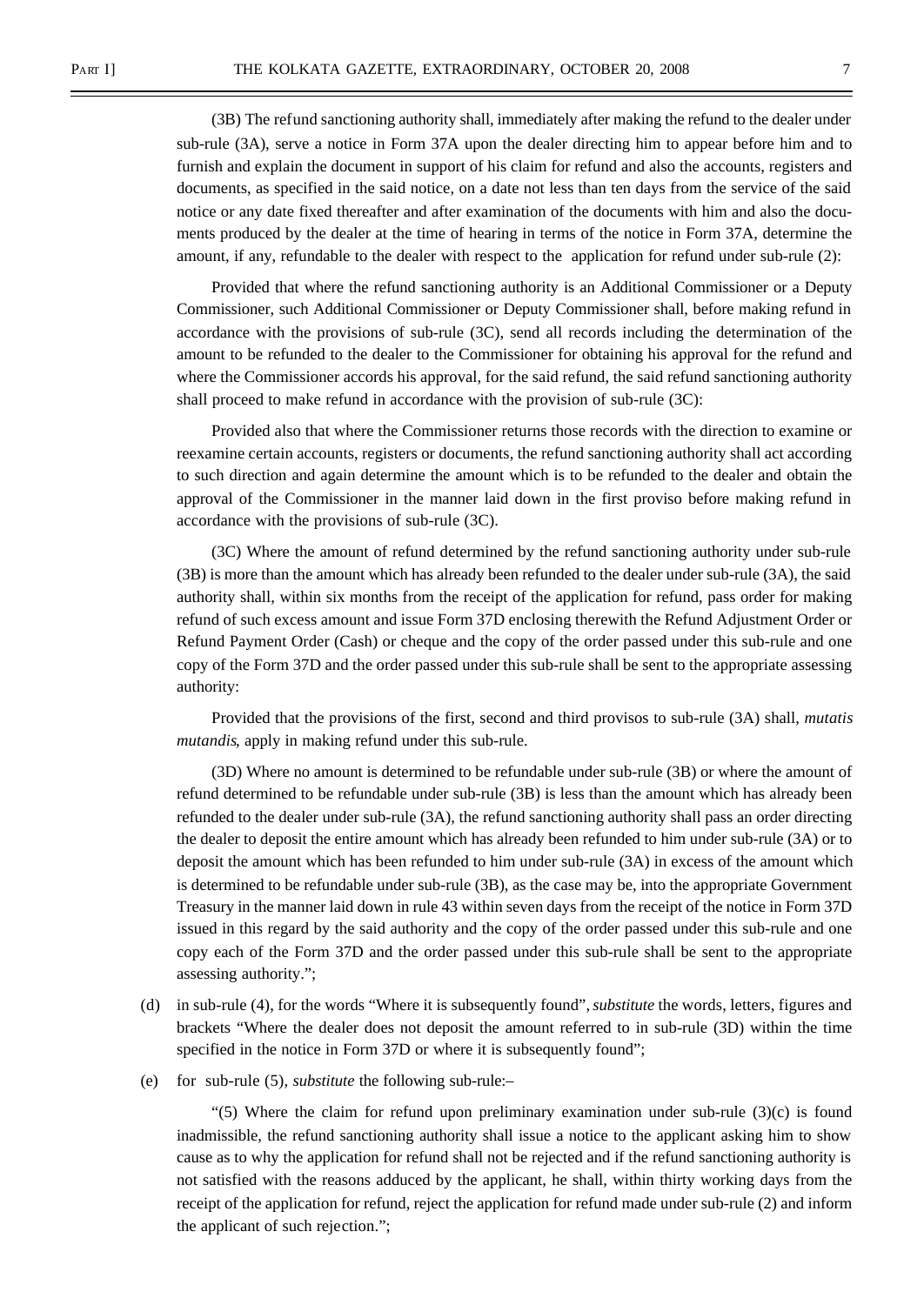- (f) in sub-rule (7), after the words "net tax credit over output tax", *insert* the words, letter, figures and brackets "or the claim of refund of such *per centum* of input tax credit available during such return period as referred to as 'A' in sub-section (17) of section 22 after adjustment of reverse credit, if any, as corresponds to all sales of goods in the course of export out of India within the meaning of section 5 of the Central Sales Tax Act, 1956 (74 of 1956), to total sales" retrospectively with effect from the  $1<sup>st</sup>$  day of April, 2007;
- (g) for sub-rule (8), *substitute* the following sub-rule:–

"(8) The refund thus made under clause (a) or clause (aa) or clause (ab), of section 61 shall be entered into a refund register in Form 38A.";

(3) in rule 79A, –

(a) for sub-rule (2), *substitute* the following sub-rule:–

 $(2)$  The dealer referred to in sub-rule  $(1)$ , shall, after submission of return along with receipted challan or challans evidencing full payment of net tax, interest and late fee according to such return for any return period comprising the quarter of any year under the Act and under the Central Sales Tax Act, 1956 (74 of 1956), make an application in Form 33 along with the computation of the amount, claimed to be refundable to him, to the Commissioner within one month from the date of submission of such return, or subject to the satisfaction of the Commissioner, or the Additional Commissioner or the Deputy Commissioner, as may be authorized by the Commissioner (hereinafter referred to as the "refund sanctioning authority" for the purpose of this rule) within such further time not exceeding four months from the date of submission of such return as may be allowed by such authority, for refund of seventy five *per centum* of the accumulated input tax credit or input tax rebate arising during such return period comprising the quarter of any year:

Provided that where such dealer referred to above also makes sales in the course of export out of the territory of India within the meaning of sub-section (1) of section 5 of the Central Sales Tax Act, 1956 (74 of 1956), he shall furnish along with Form 33 the various Forms as described in sub-rule (2) of rule 76 and the applicant shall also furnish the document and statement as referred to in sub-rule (2A) of rule 76.";

(b) for sub-rule (3), *substitute* the following sub-rule:–

"(3) The provisions of sub-rule (2), sub-rule (2A), sub-rule (2B), sub-rule (2C), sub-rule (2D), subrule (3)(a), sub-rule (3)(b), sub-rule (3)(c), sub-rule (3A), sub-rule (3B), sub-rule (3C), sub-rule (3D), sub-rule (4), sub-rule (5), sub-rule (6) and sub-rule (7), of rule 76 shall, *mutatis mutandis*, apply to the dealers seeking refund of input tax credit or input tax rebate under sub-section (8A) of section 22.";

(c) after sub-rule (3), *insert* the following sub-rule:–

"(4) The refund made under sub-section (8A) of section 22 shall be entered into a refund register in Form 38A.";

(4) after Form 12A, *insert* the following form :—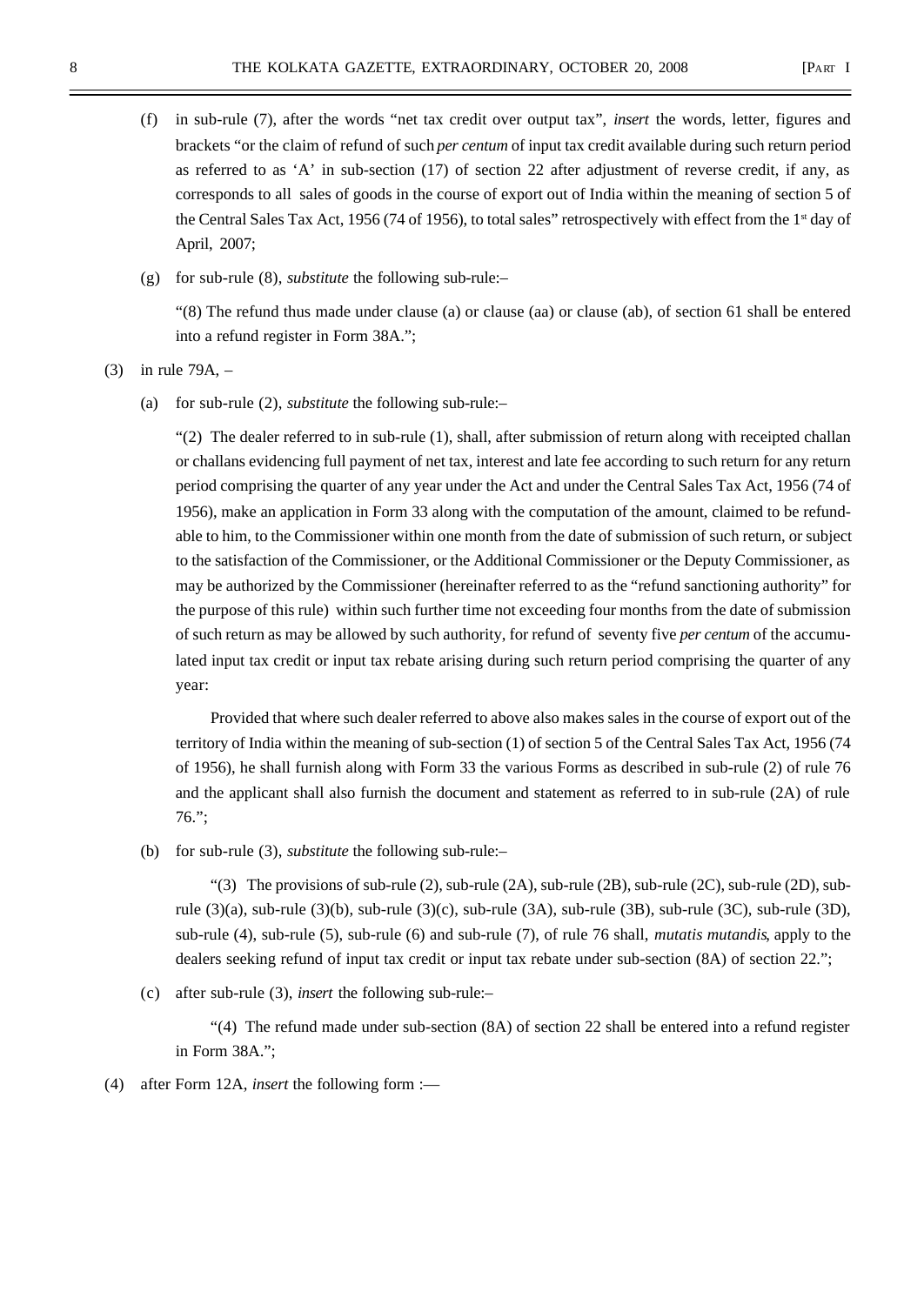Serial No.

## **"THE WEST BENGAL VALUE ADDED TAX RULES, 2005 FORM 12B**

# **Form of Declaration**

# **Confirmation to be issued by the selling dealer in respect of sales of goods and payment of tax charged on sales in the appropriate Government Treasury or adjustment by way of input tax credit, etc.**

**[***See* **rule 30Q]**

To \_\_\_\_\_\_\_\_\_\_\_\_\_\_\_\_\_\_\_\_\_\_\_\_\_\_\_\_\_\_\_\_\_\_\_\_\_\_\_\_\_\_\_\_\_\_\_\_\_\_\_\_(Purchasing dealer)

…………………………………………………………………………….

……………………………………………….(Address)

holding Certificate of Registration No. \_\_\_\_\_\_\_\_\_\_\_\_\_\_\_\_\_\_\_\_\_ dated\_\_\_\_\_\_\_\_\_\_\_\_\_\_\_ under the West Bengal Value Added Tax Act,2003

\* I/We, the selling dealer mentioned below do certify that I/we \* am/are registered under the West Bengal Value Added Tax Act,2003 and  $*$ am/are holding the Certificate of Registration No.\_\_\_\_\_\_\_\_\_\_\_\_\_\_\_\_dated\_

 \*I/We also certify that the goods particulars of which are given below were \* ordered for in your purchase order No.\_\_\_\_\_\_\_\_\_\_dated\_\_\_\_\_\_/\*sold to you as per \*my/our tax invoice stated below/ \*supplied to you under our challan No.\_\_\_\_\_\_\_\_\_\_\_\_ dated\_\_\_\_\_\_\_\_\_\_\_\_\_ .

\* I/We further certify that —

(a) the said transaction of sale was entered in the books of account and was disclosed in the return and

|                                   | (b) the amount of tax of Rs. _____________(in figures) Rupees ______(in words) charged on the said transaction of        |       |  |                                     |  |
|-----------------------------------|--------------------------------------------------------------------------------------------------------------------------|-------|--|-------------------------------------|--|
|                                   | sale was recorded in the output tax account and was paid by *me/us in the manner laid down in rule 43 in the appropriate |       |  |                                     |  |
|                                   | Government Treasury at ______________                                                                                    |       |  | _on_________(date) under Challan    |  |
|                                   |                                                                                                                          | dated |  | for $\text{Rs.}$ ______(in figures) |  |
|                                   |                                                                                                                          |       |  |                                     |  |
|                                   | sale was recorded in the output tax account and was adjusted by way of input tax credit referred to in clause (19) of    |       |  |                                     |  |
|                                   | section 2 and the net tax, if any, payable after such adjustment was paid in the manner laid down in rule 43 in the      |       |  |                                     |  |
|                                   |                                                                                                                          |       |  |                                     |  |
|                                   |                                                                                                                          |       |  |                                     |  |
| figures) Rupees_______(in words): |                                                                                                                          |       |  |                                     |  |

# **Details of sales**

| Description of the<br>goods sold | Serial No. of the tax<br>invoice | Date of issue of the tax<br>invoice | Value of goods as per<br>the tax invoice<br>excluding the<br>amount of tax<br>charged) | Amount of tax charged |
|----------------------------------|----------------------------------|-------------------------------------|----------------------------------------------------------------------------------------|-----------------------|
|                                  | (2)                              | (3)                                 | (4)                                                                                    | (5)                   |
|                                  |                                  |                                     |                                                                                        |                       |

Note – Sign against last entry.

*Signature with date Name and status of the person signing the declaration***.**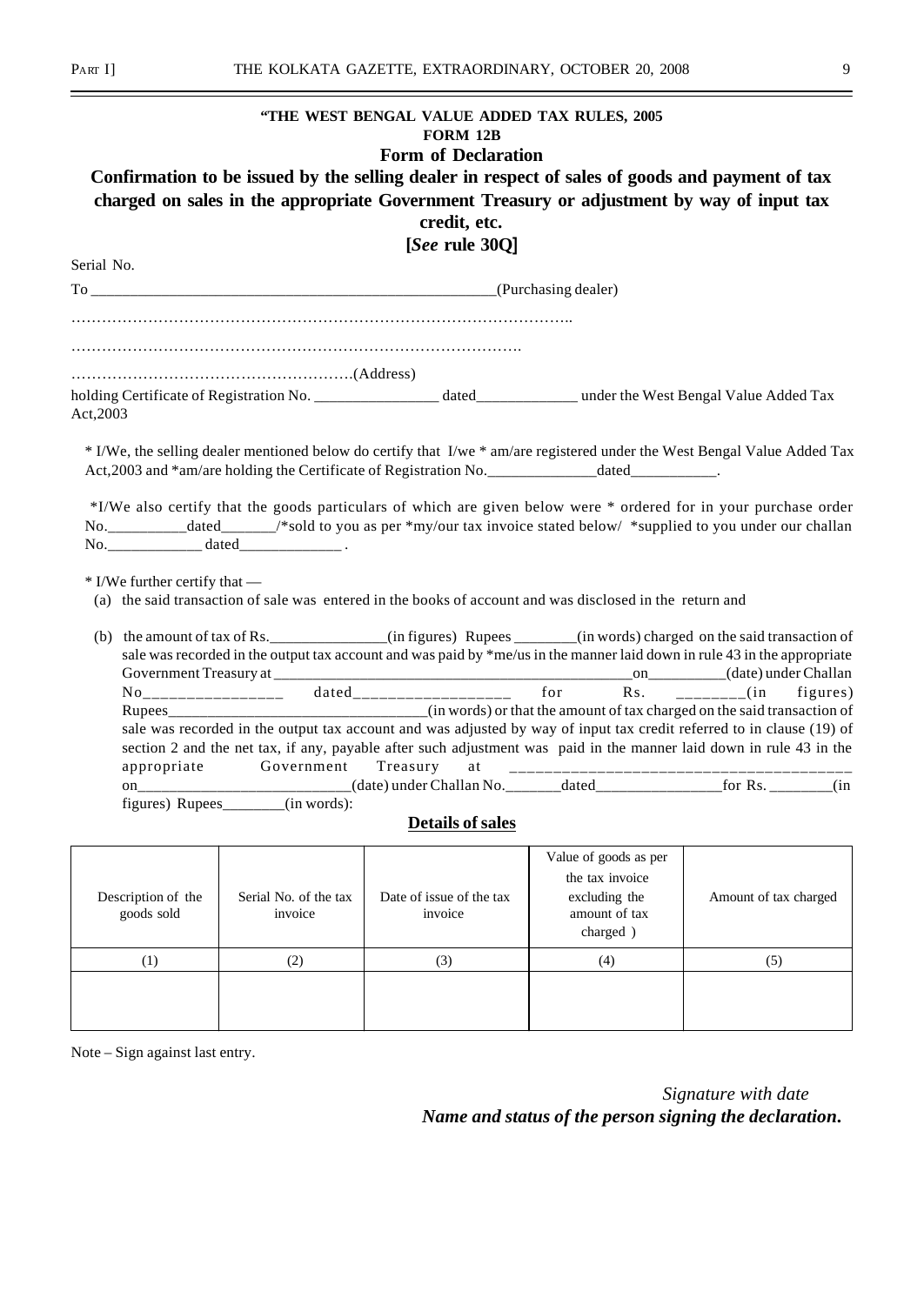#### **COUNTERFOIL**

## **THE WEST BENGAL VALUE ADDED TAX RULES, 2005 FORM 12B Form of Declaration**

| Confirmation to be issued by the selling dealer in respect of sales of goods and payment of tax charged on sales in the |  |
|-------------------------------------------------------------------------------------------------------------------------|--|
| appropriate Government Treasury or adjustment by way of input tax credit, etc.                                          |  |
|                                                                                                                         |  |

*[ See rule 30Q]*

Serial No.

| Act, 2003                       |                                                                                                                                                                                                                                                                                                                                                                                                                                                                                                                                                                                                                                                                                                                            |                         |  |  |
|---------------------------------|----------------------------------------------------------------------------------------------------------------------------------------------------------------------------------------------------------------------------------------------------------------------------------------------------------------------------------------------------------------------------------------------------------------------------------------------------------------------------------------------------------------------------------------------------------------------------------------------------------------------------------------------------------------------------------------------------------------------------|-------------------------|--|--|
| $*$ I/We further certify that — | * I/We, the selling dealer mentioned below do certify that I/we * am/are registered under the West Bengal Value Added Tax<br>Act, 2003 and *am/are holding the Certificate of Registration No. _________________________________.<br>*I/We also certify that the goods particulars of which are given below were * ordered for in your purchase order<br>No. ______________dated_______/*sold to you as per *my/our tax invoice stated below/ *supplied to you under our challan                                                                                                                                                                                                                                           |                         |  |  |
|                                 | (a) the said transaction of sale was entered in the books of account and was disclosed in the return and                                                                                                                                                                                                                                                                                                                                                                                                                                                                                                                                                                                                                   |                         |  |  |
|                                 | (b) the amount of tax of Rs. _____________(in figures) Rupees ______(in words) charged on the said transaction<br>of sale was recorded in the output tax account and was paid by *me/us in the manner laid down in rule 43 in the<br>under Challan No <sub>__________________</sub> dated_________________________ for Rs. ________(in figures) Rupees_______(in<br>words) or that the amount of tax charged on the said transaction of sale was recorded in the output tax account and was<br>adjusted by way of input tax credit referred to in clause (19) of section 2 and the net tax, if any, payable after such<br>adjustment was paid in the manner laid down in rule 43 in the appropriate Government Treasury at |                         |  |  |
|                                 | No. _______dated___________________for Rs. ________(in figures) Rupees_______(in words):                                                                                                                                                                                                                                                                                                                                                                                                                                                                                                                                                                                                                                   |                         |  |  |
|                                 |                                                                                                                                                                                                                                                                                                                                                                                                                                                                                                                                                                                                                                                                                                                            | <b>Details of sales</b> |  |  |

**Details of sales**

| Description of the<br>goods sold | Serial No. of the tax<br>invoice | Date of issue of the tax<br>invoice | Value of goods as per<br>the tax invoice<br>(excluding the<br>amount of tax<br>charged) | Amount of tax charged |
|----------------------------------|----------------------------------|-------------------------------------|-----------------------------------------------------------------------------------------|-----------------------|
| 11                               | (2)                              | (3)                                 | (4)                                                                                     | (5)                   |
|                                  |                                  |                                     |                                                                                         |                       |

Note – Sign against last entry.

*Signature with date Name and status of the person signing the declaration***.**

(5) after Form 17B, *insert* the following form:–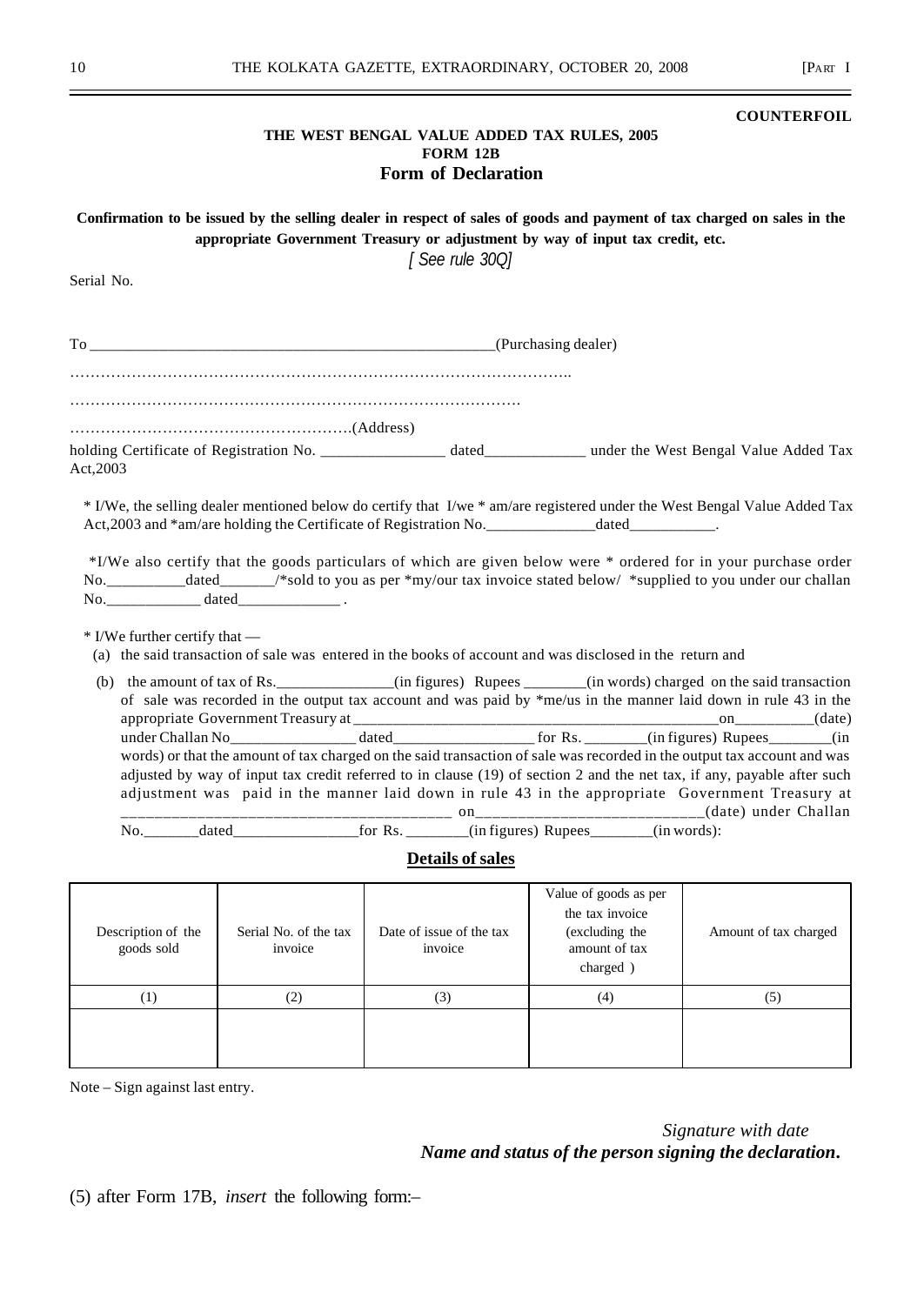# **"THE WEST BENGAL VALUE ADDED TAX RULES, 2005**

# **FORM 17C**

# **Register of issue of declaration in FORM 12B**

*[ See rule 30T]*

| Serial<br>No. of $\,$<br>the<br>declara-<br>tion in<br>${\tt FORM}$<br>$12B$ | Date of<br>issue of<br>FORM 12B | Purchaser to whom issued<br>with his address $\&$<br>Registration Certificate No. | Seller's Tax<br>Invoice No. | Date of<br>$\operatorname{Tax}$<br>Invoice | Description of the<br>goods sold | Quantity/<br>weight of goods | Value of<br>the goods<br>as per Tax<br>Invoice<br>(excluding<br>the amount<br>of tax<br>charged) |
|------------------------------------------------------------------------------|---------------------------------|-----------------------------------------------------------------------------------|-----------------------------|--------------------------------------------|----------------------------------|------------------------------|--------------------------------------------------------------------------------------------------|
| (1)                                                                          | (2)                             | (3)                                                                               | (4)                         | (5)                                        | (6)                              | (7)                          | (8)                                                                                              |
|                                                                              |                                 |                                                                                   |                             |                                            |                                  |                              | ".                                                                                               |

(6) after Form 31, *inser*t the following form:–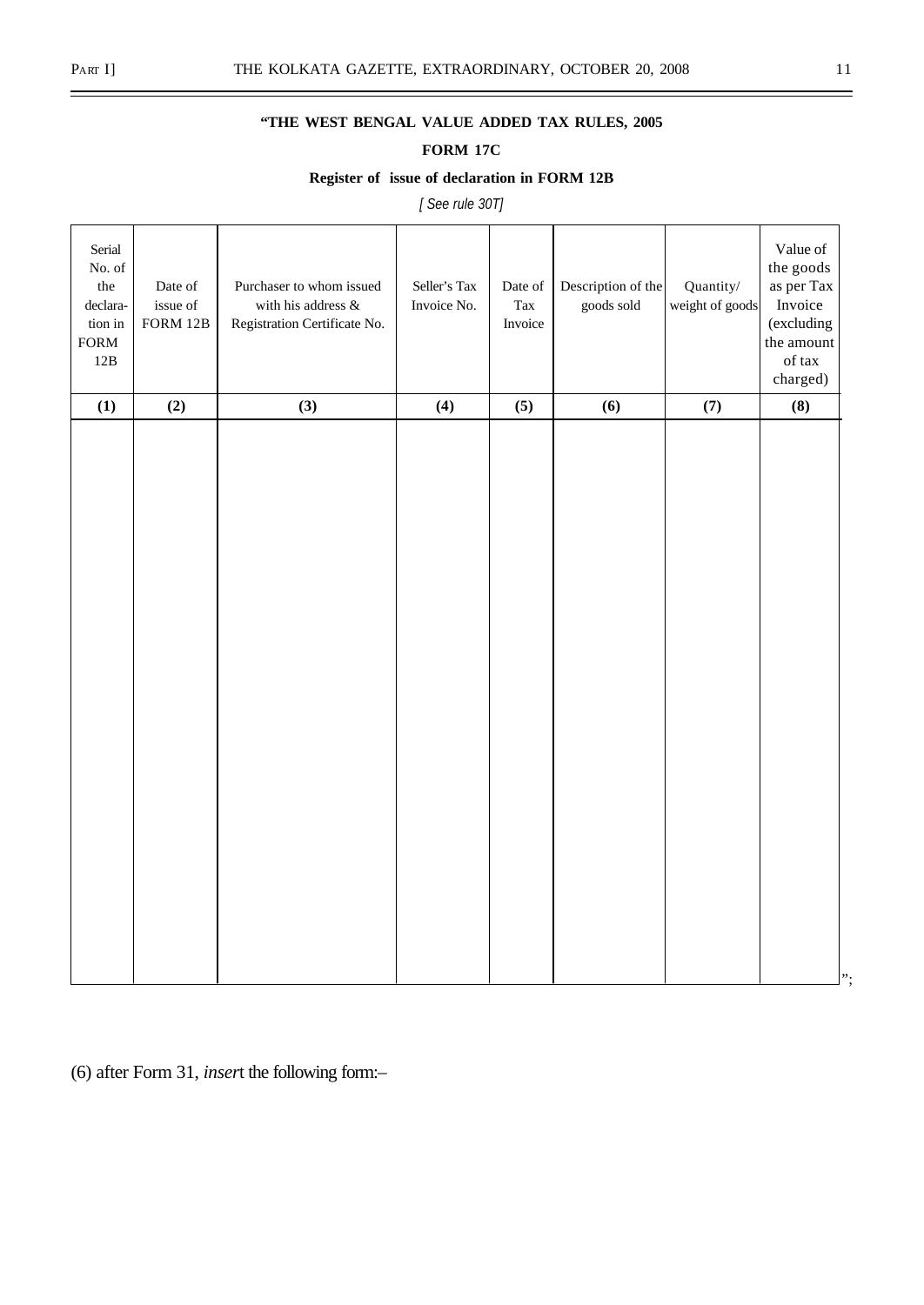## **"THE WEST BENGAL VALUE ADDED TAX RULES, 2005**

**FORM 31A**

**Application for refund under clause (a) or clause (aa) or clause (ab), of section 61 of the West Bengal Value Added Tax**

**Act, 2003**

*[ See sub-rule (2) of rule 76 ]*

To The Commissioner of Sales Tax, West Bengal, 14, Beliaghata Road, Kolkata-700 015.

#### **Sir,**

|                                                                                                                                    | (name). | (status of the applicant) carrying on business                                                                                                                                                                                 |               |
|------------------------------------------------------------------------------------------------------------------------------------|---------|--------------------------------------------------------------------------------------------------------------------------------------------------------------------------------------------------------------------------------|---------------|
| under the trade name of                                                                                                            |         | from the contract of the contract of the contract of the contract of the contract of the contract of the contract of the contract of the contract of the contract of the contract of the contract of the contract of the contr | $($ the prin- |
| cipal place of business) and holding certificate of registration no.                                                               |         | under the West Bengal Value Added Tax Act, 2003                                                                                                                                                                                |               |
| and also holding certificate of Registration No.                                                                                   |         | under the Central Sales Tax Act, 1956, do hereby apply for                                                                                                                                                                     |               |
| $\mathbf{r}$ efund of the sum of Rs.                                                                                               |         |                                                                                                                                                                                                                                | (in           |
| words) under clause (a) of section 61/ under clause(aa) of section 61/under clause (ab) of section 61 of the Act in respect of the |         |                                                                                                                                                                                                                                |               |
| return period ______________________. The statements and declarations as referred to in sub-rule (2) and sub-rule (2A) of rule     |         |                                                                                                                                                                                                                                |               |
| 76, the computation of the amount of refund claimed and also the copy of the return, authenticated by me, as referred to in sub-   |         |                                                                                                                                                                                                                                |               |
| rule (2) of rule 76 are enclosed with this application.                                                                            |         |                                                                                                                                                                                                                                |               |

I hereby declare the following: —

1. I have submitted return for the period mentioned above making full payment of tax, interest and late fee payable according to such return under the Act and also under the Central Sales Tax Act, 1956.

2. The following return /returns under the Act and the Central Sales Tax Act, 1956 has/have not been furnished by me and the amount/amounts of tax, interest and late fee admitted by me to be payable according to such overdue return/returns has /have not been paid by me:—

| (a) Overdue return/returns under the Act and the amount<br>admitted to be payable according to such |               |                                                          |  | (b) Overdue return/returns under the Central Sales Tax<br>Act, 1956 and the amount admitted to be payable according |                                                          |  |  |
|-----------------------------------------------------------------------------------------------------|---------------|----------------------------------------------------------|--|---------------------------------------------------------------------------------------------------------------------|----------------------------------------------------------|--|--|
| return/returns                                                                                      |               |                                                          |  |                                                                                                                     | to such return/returns                                   |  |  |
| Sl.<br>No.                                                                                          | Return period | Amount admitted to be payable<br>according to the return |  | Return period                                                                                                       | Amount admitted to be payable<br>according to the return |  |  |
|                                                                                                     |               |                                                          |  |                                                                                                                     |                                                          |  |  |

3.The following amount/amounts of tax, interest, late fee and penalty arising out of provision/provisions under the Act and the Central Sales Tax Act, 1956 is /are admitted to be due from me under the Act and the Central Sales Tax Act,1956:—

|                                                                         |                                                            | Under the Act                               |                                      | Under the Central Sales Tax Act, 1956                                   |                                                            |                                          |                                      |
|-------------------------------------------------------------------------|------------------------------------------------------------|---------------------------------------------|--------------------------------------|-------------------------------------------------------------------------|------------------------------------------------------------|------------------------------------------|--------------------------------------|
| Provision<br>under which<br>such due arises<br>(mention the<br>section) | Amount admitted<br>to be due under<br>the provision<br>Rs. | Date of the<br>order<br>creating the<br>due | Periodto<br>which the due<br>relates | Provision under<br>which such due<br>arises<br>(mention the<br>section) | Amount admitted<br>to be due under<br>the provision<br>Rs. | Date of the<br>order creating<br>the due | Periodto<br>which the due<br>relates |
|                                                                         |                                                            |                                             |                                      |                                                                         |                                                            |                                          |                                      |
|                                                                         |                                                            |                                             |                                      |                                                                         |                                                            |                                          |                                      |

 I further declare that no amount of tax, interest, late fee and penalty, other than what was declared by me in paragraph 2 and paragraph 3 hereinabove as admitted to be payable by me or due from me, is payable by me or due from me and that what is stated hereinabove is true to the best of my knowledge and belief.

|         | I now request you to kindly refund under clause (a)/ clause (aa)/ clause (ab) of section 61 of the Act the sum of |                    |    |               |     |                                                                     |         |        |    |                        |
|---------|-------------------------------------------------------------------------------------------------------------------|--------------------|----|---------------|-----|---------------------------------------------------------------------|---------|--------|----|------------------------|
| Rs.     |                                                                                                                   | (in figure) Rupees |    |               |     |                                                                     |         |        |    | (in words). The Refund |
| Payment | Order                                                                                                             | (Cash)             | or | cheque        | may | please                                                              | be      | issued | 1n | favour                 |
| of      |                                                                                                                   |                    |    |               |     | (trade name of the business) payable in the Savings/Current Account |         |        |    |                        |
| No.     |                                                                                                                   | of the             |    | Branch of the |     |                                                                     | (Bank). |        |    |                        |

The following documents are furnished by me along with this application:—

- 1)………………………………..
- 2)……………………………….
- 3)……………………………….. 4)……………………………….
- 5)……………………………….
- 

6)………………………………. *Signature with the date and status (Proprietor/Partner/Karta, H.U.F./Principal Officer/Trustee/President/General Secretary)*";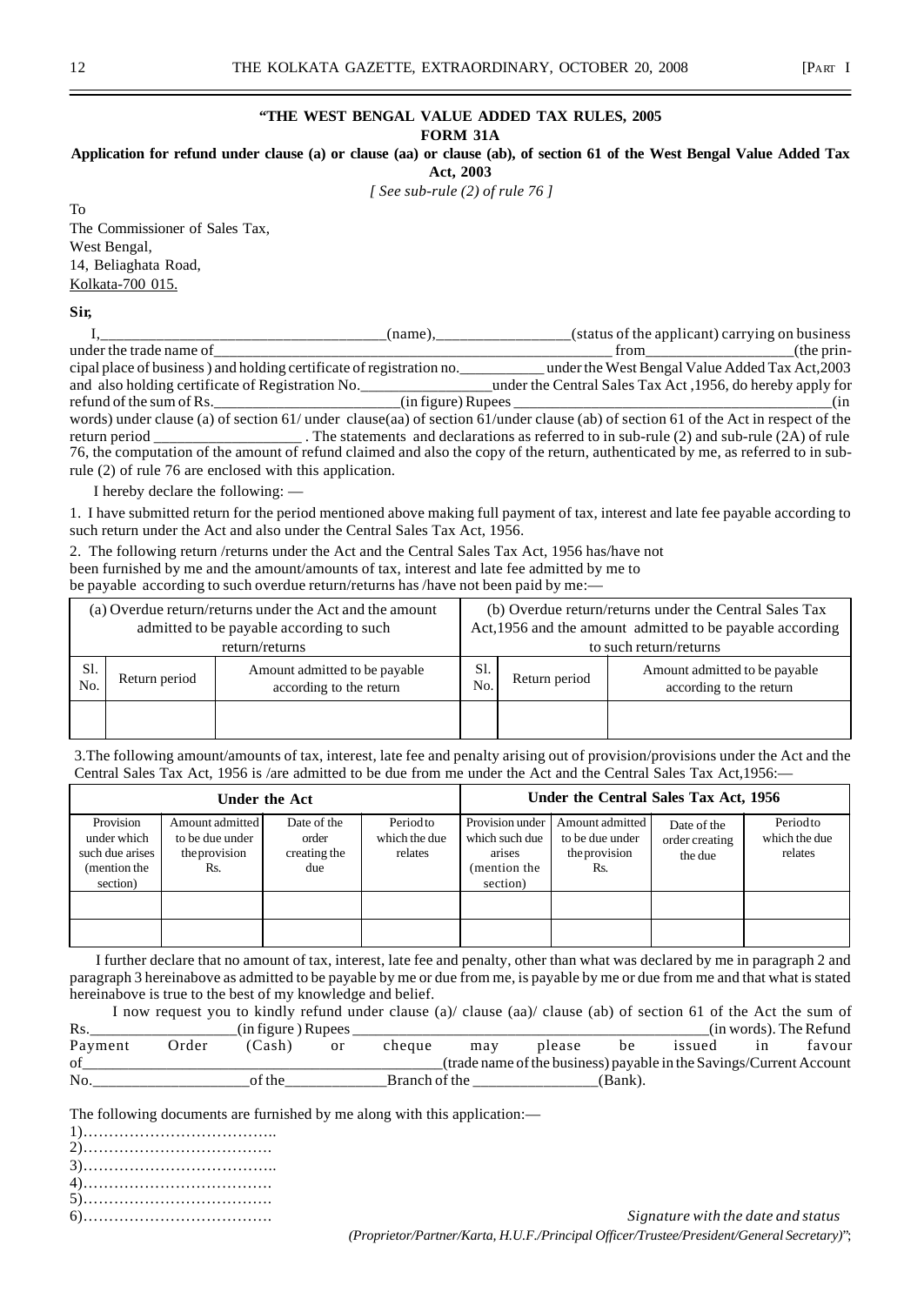(7) in Form 33, –

| ٩ |                    |
|---|--------------------|
| ш |                    |
|   | ۰.<br>I<br>×<br>۰. |

| West Bengal Value Added Tax Act, 2003 and the certificate of eligibility No |
|-----------------------------------------------------------------------------|

(b) after the paragraph "\*I/We declare that –

- (A) no input…………………………………………………………….;
- (B) all the goods ………………………………………………………;

(C) accounts are ………………………….rule 187.", *insert* the following:–

"\* I/We hereby declare also the following: -

1. I have submitted return for the period mentioned above making full payment of tax, interest and late fee payable according to such return under the Act and also under the Central Sales Tax Act, 1956.

2. The following return /returns under the Act and the Central Sales Tax Act, 1956 has/have not been furnished by me and the amount/amounts of tax, interest and late fee admitted by me to be payable according to such overdue return/returns has /have not been paid by me:—

|     |               | (a) Overdue return/returns under the Act and the         |                       | (b) Overdue return/returns under the Central Sales Tax |                                                           |  |  |
|-----|---------------|----------------------------------------------------------|-----------------------|--------------------------------------------------------|-----------------------------------------------------------|--|--|
|     |               | amount admitted to be payable according to               |                       |                                                        | Act, 1956 and the amount admitted to be payable           |  |  |
|     |               | such return/returns                                      |                       |                                                        | according to such return/returns                          |  |  |
| Sl. | Return period | Amount admitted to be payable<br>according to the return | Sl.<br>N <sub>O</sub> | Return period                                          | Amount admitted to be payable.<br>according to the return |  |  |
|     |               |                                                          |                       |                                                        |                                                           |  |  |

3.The following amount/amounts of tax, interest, late fee and penalty arising out of provision/provisions under the Act and the Central Sales Tax Act, 1956 is /are admitted to be due from me under the Act and the Central Sales Tax Act,1956:—

|                                                                         | <b>Under the Act</b>                                                                                         |  |                                       | Under the Central Sales Tax Act, 1956                                   |                                                                                                                                                |  |  |  |
|-------------------------------------------------------------------------|--------------------------------------------------------------------------------------------------------------|--|---------------------------------------|-------------------------------------------------------------------------|------------------------------------------------------------------------------------------------------------------------------------------------|--|--|--|
| Provision<br>under which<br>such due arises<br>(mention the<br>section) | Date of the<br>Amount<br>admitted to<br>order<br>be due under<br>creating the<br>the provision<br>due<br>Rs. |  | Period to<br>which the<br>due relates | Provision under<br>which such due<br>arises<br>(mention the<br>section) | Periodto<br>Amount admitted<br>Date of the<br>which the due<br>to be due under<br>order creating<br>the provision<br>relates<br>the due<br>Rs. |  |  |  |
|                                                                         |                                                                                                              |  |                                       |                                                                         |                                                                                                                                                |  |  |  |

I further declare that no amount of tax, interest, late fee and penalty, other than what was declared by me in paragraph 2 and paragraph 3 hereinabove as admitted to be payable by me or due from me, is payable by me or due from me and that what is stated hereinabove is true to the best of my knowledge and belief.

| I now request you to kindly refund under clause (a)/ clause (aa)/ clause (ab) of section 61 of the Act the sum of |  |  |                                                                                  |  |        |  |                                                      |  |                                                                                                                                                                                                                               |  |  |         |
|-------------------------------------------------------------------------------------------------------------------|--|--|----------------------------------------------------------------------------------|--|--------|--|------------------------------------------------------|--|-------------------------------------------------------------------------------------------------------------------------------------------------------------------------------------------------------------------------------|--|--|---------|
|                                                                                                                   |  |  |                                                                                  |  |        |  |                                                      |  |                                                                                                                                                                                                                               |  |  | (in     |
|                                                                                                                   |  |  | words). The Refund Payment Order (Cash) or cheque may please be issued in favour |  |        |  |                                                      |  |                                                                                                                                                                                                                               |  |  |         |
| of                                                                                                                |  |  |                                                                                  |  |        |  | (trade name of the business) payable in the Savings/ |  |                                                                                                                                                                                                                               |  |  |         |
| Current Account No.                                                                                               |  |  |                                                                                  |  | of the |  |                                                      |  | Branch of the state of the state of the state of the state of the state of the state of the state of the state of the state of the state of the state of the state of the state of the state of the state of the state of the |  |  | (Bank). |

The following documents are furnished by me along with this application:—

(1)……………………………….. (2)………………………………. (3)……………………………….. (4)………………………………. (5)………………………………. (6)………………………………. ";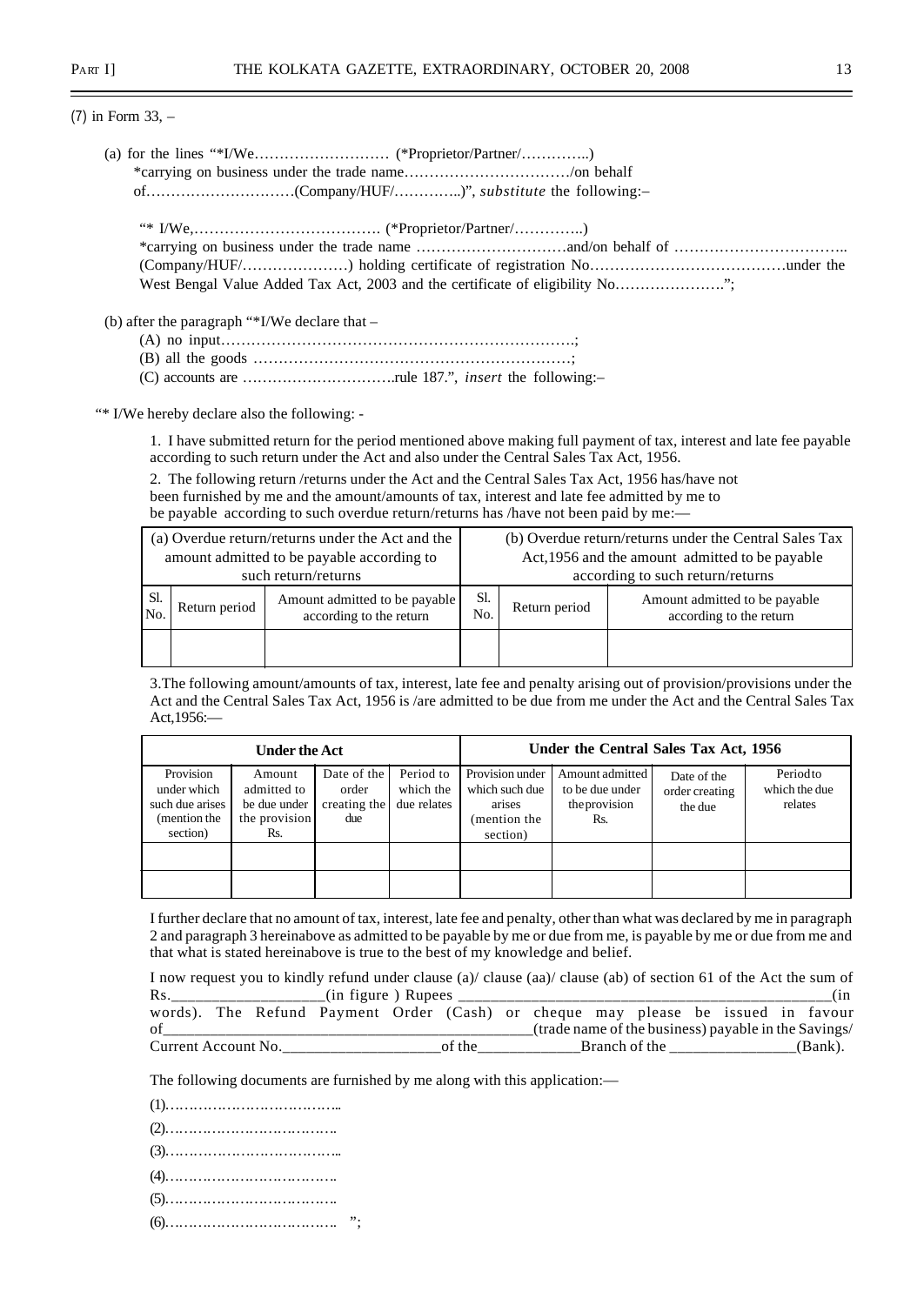(8) after Form 37, *insert* the following forms:–

# "**THE WEST BENGAL VALUE ADDED TAX RULES, 2005**

## **FORM 37A**

# **Notice for production of documents by the dealer in support of claim for refund under clause (a) or clause (aa) or clause (ab), section 61 of the West Bengal Value Added Tax Act, 2003**

*[See sub-rule (3B) of rule 76]*

To …………………………………………………………………………….(Name of the dealer) ………………………………………………………………………..……(Address) ┯ ┯ ┯ h

|  |  |  |  |  |  |  |  |  |  |  | Certificate<br>(Registration<br>NO., |  |
|--|--|--|--|--|--|--|--|--|--|--|--------------------------------------|--|
|--|--|--|--|--|--|--|--|--|--|--|--------------------------------------|--|

Whereas you have made an application in FORM 31A on ..............................(date) for refund under clause (a) or clause (aa) or clause (ab), of section 61 of the West Bengal Value Added Tax Act, 2003 in respect of the return period ………………………………………..;

And whereas it is necessary to determine whether any amount is refundable to you with respect to the said application for refund;

You are hereby directed to attend in person or by an agent at ………………………………………….(place) on ……………… (date) at …………..(time) and thereto furnish, or there cause to be furnished and to explain at the said time and place the documents in support of your claim for refund and also the accounts, registers and documents specified below, for the purpose of such determination by me.

You are directed also to furnish on the aforesaid date a statement of purchases and sales, duly supported by original tax invoices, invoices, bills and cash memo., made during the said return period.

In the event of your failure to comply with this notice, the matter will be decided to the best of my judgement without further reference to you.

Date………………………….. **Signature** ………………………………………… **Designation** ………………………………………

# **SEAL**

Particulars of accounts, registers and documents required for the return period………………………………..

- 1. Cash Book.
- 2. Bank Pass Book.
- 3. General Ledger, Personal Ledger and Journals.
- 4. Original Tax invoices, invoices, bills or cash memo. received on purchase.
- 5. Counterfoils or copies of tax invoices/invoices issued.
- 6. Registers in support of sales and purchases made within and outside West Bengal.
- 7. Transport documents as proof of inter-state sales within the meaning of section 3 of the Central Sales Tax Act, 1956 and export sales within the meaning of section 5 of the Central Sales Tax Act, 1956.
- 8. All export documents connected with the claim for refund under item (C) of sub-clause (ii) of clause (aa) of section 61.
- 9. Declarations in FORM 12B.
- 10. Input tax account, output tax account and input tax credit account.
- 11. Declaration in Form C under the Central Sales Tax Act, 1956 received from the registered dealer for sale to him in course of inter-state trade and commerce and for the sale of which refund has been claimed under item (B) of sub-clause (ii) of clause (aa) of section 61.
- 12. List or purchases connected with the claim for refund under clause (a) of section 61 of the Act.
- 13. List of sales in the course of export out of the territory of India within the meaning of section 5 of the Central Sales Tax Act, 1956 connected with the claim for refund under clause (ab) of section 61 of the Act.
- 14. Any other documents necessary to prove correctness of turnover of sale, purchase and claim for refund.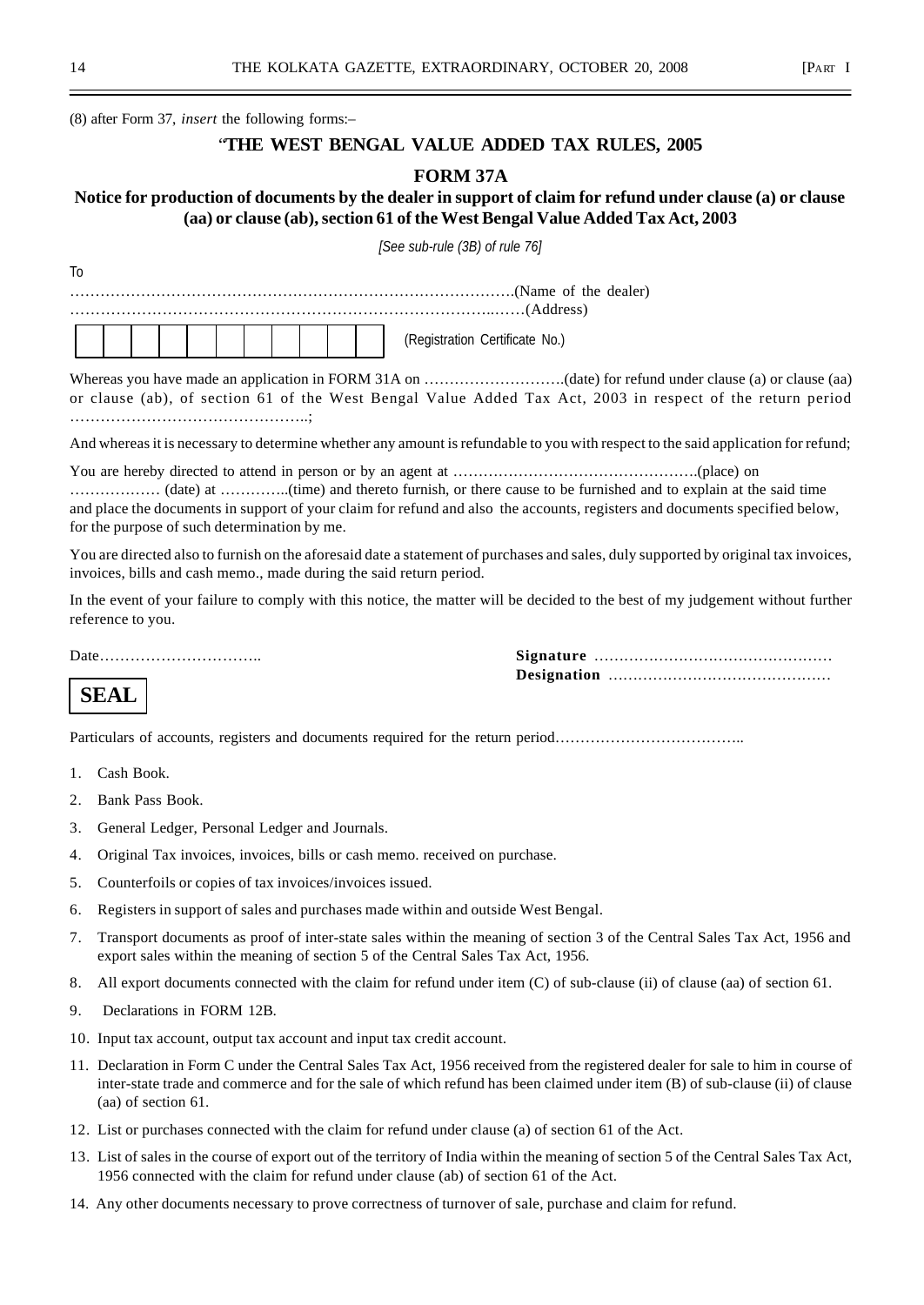To

## **THE WEST BENGAL VALUE ADDED TAX RULES, 2005**

## **FORM 37B**

# **Notice for furnishing of indemnity bond by the dealer for refund, by the appropriate assessing authority, of fifty** *per centum* **of the amount claimed in the application for refund in FORM 31A to be refundable or of fifty** *per centum* **of such amount, less than the amount claimed in Form 31A to be refundable, as found prima facie admissible**

 *[ See sub-rule (2D) AND sub-rule (3)(b) of rule 76]*

| . |  |
|---|--|
|   |  |
|   |  |
|   |  |

\*Whereas upon preliminary examination of the returns and also the statements and declarations, I am *prima facie* satisfied that the amount of refund of Rs…………………………(in figures) Rupees…………………………………………………(in words) claimed by you in the application in FORM 31A is admissible;

\*Whereas upon preliminary examination of the returns and also the statements and declarations, I am *prima facie* satisfied that the amount of refund of Rs…………….(in figure) Rupees……………..(in words) being the amount less than the amount claimed by you in the application in Form 31A, is admissible;

And whereas fifty *per centum* of the said amount, \*claimed by you in the application to be refundable to you/being the amount less than the amount claimed by you in the application in Form 31A, i.e., Rs…………………(in figures) Rupees………………………………………………………………………(in words) will be refunded to you by Refund Adjustment Order/ Refund Adjustment Orders, as mentioned below, authorising you to adjust the amount/amounts shown in the Refund Adjustment Order or Refund Adjustment Orders against the amount/amounts of tax, interest and late fee admitted by you to be payable under the Act according to the return or returns which have not been furnished by you or the amount/amounts of tax, interest, late fee and penalty arising out of the provision/provisions under the Act, admitted to be due from you under the Act and also by Refund Payment Order (Cash) or cheque for the sum of Rs……………………………….(in figure) Rupees…………………………………………………..(in words) upon furnishing by you, in accordance with the provision of sub-rule (2D) of rule 76, an indemnity bond for the sum of Rs……………….(in figures) Rupees…………………………………….(in words) as has been claimed by you in the application for refund. You are, therefore, requested to furnish within seven days from the date of service of this notice an indemnity bond to the authority making the refund under sub-rule (3A) of rule 76 for the sum of Rs……………………………….(in figures) Rupees…………………….………………………………(in words).

| Serial No. | Amount for which<br>Refund Adjustment<br>Order will be<br>issued. | Amount of tax, interest,<br>late fee and penalty against<br>which the Refund<br>Order adjustment order is to be<br>adjusted | Return period of the overdue return or the<br>provision of the Act including period, order,<br>date of order, nature of imposition, etc.,<br>to which the amount shown in the preceding<br>column relates. |
|------------|-------------------------------------------------------------------|-----------------------------------------------------------------------------------------------------------------------------|------------------------------------------------------------------------------------------------------------------------------------------------------------------------------------------------------------|
| 1.         |                                                                   |                                                                                                                             |                                                                                                                                                                                                            |
| 2.         |                                                                   |                                                                                                                             |                                                                                                                                                                                                            |
| 3.         |                                                                   |                                                                                                                             |                                                                                                                                                                                                            |
| 4.         |                                                                   |                                                                                                                             |                                                                                                                                                                                                            |
| 5.         |                                                                   |                                                                                                                             |                                                                                                                                                                                                            |
| 6.         |                                                                   |                                                                                                                             |                                                                                                                                                                                                            |

**Date** ………………………. **Signature** …………………………………….. **Designation** ………………………………………

**SEAL**

\*Strike out whichever is not applicable.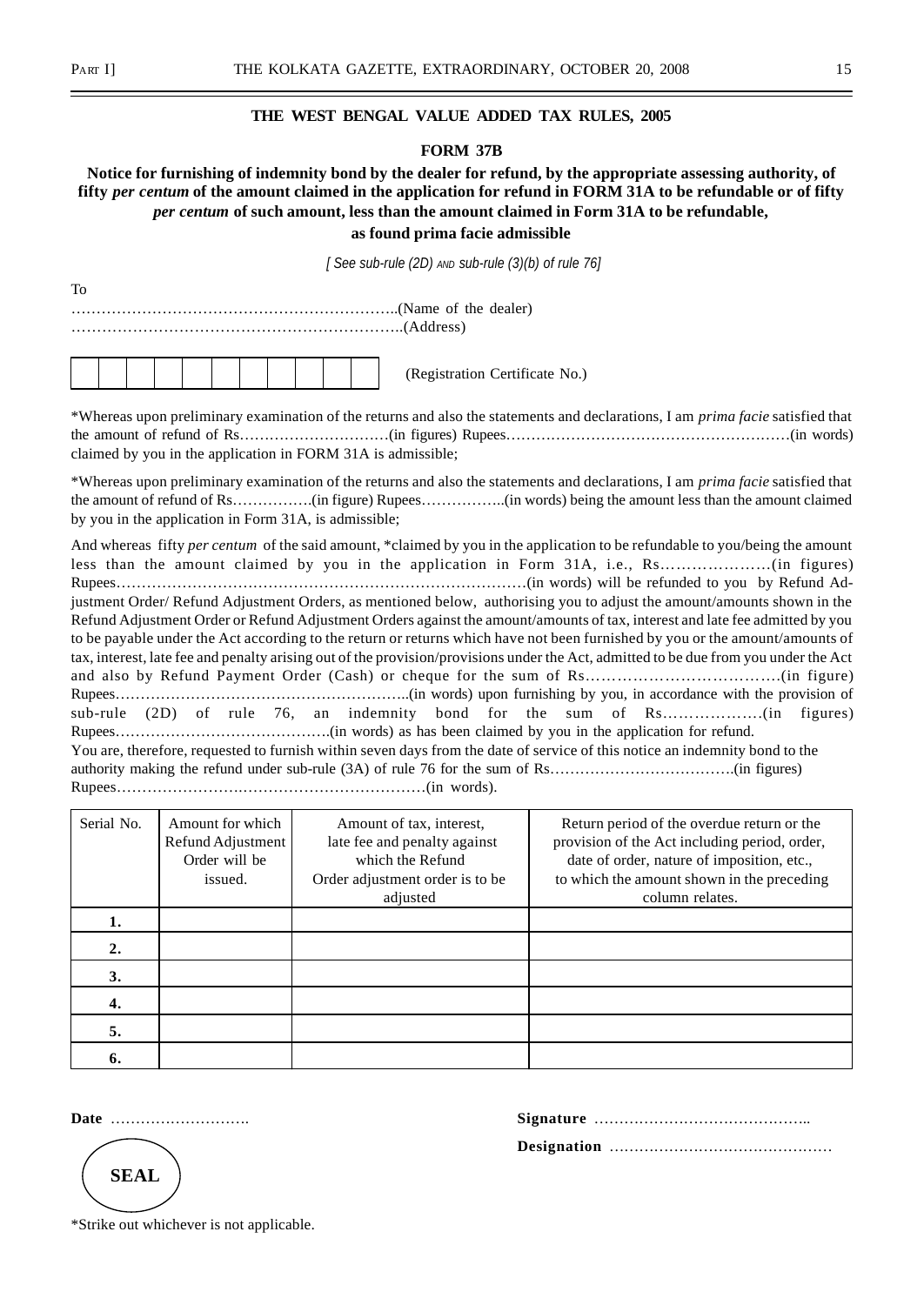## **WEST BENGAL VALUE ADDED TAX RULES, 2005**

#### **FORM 37C**

# **Notice informing the dealer of issue of Refund Adjustment Order/Refund Adjustment Orders or Refund Payment Order (Cash) or cheque in connection with the application in Form 31A for refund.**

|                |                                                                    |                                                                  | [See sub-rule (3A) of rule 76]                                                                                              |                                                                                                                                                                                                        |
|----------------|--------------------------------------------------------------------|------------------------------------------------------------------|-----------------------------------------------------------------------------------------------------------------------------|--------------------------------------------------------------------------------------------------------------------------------------------------------------------------------------------------------|
| To             |                                                                    |                                                                  |                                                                                                                             |                                                                                                                                                                                                        |
|                |                                                                    |                                                                  |                                                                                                                             |                                                                                                                                                                                                        |
|                |                                                                    |                                                                  |                                                                                                                             |                                                                                                                                                                                                        |
|                |                                                                    |                                                                  | (Registration Certificate No.)                                                                                              |                                                                                                                                                                                                        |
|                | has been made by you;                                              |                                                                  |                                                                                                                             |                                                                                                                                                                                                        |
|                |                                                                    |                                                                  |                                                                                                                             |                                                                                                                                                                                                        |
|                | * And whereas you have not complied with the notice in FORM 37B;   |                                                                  |                                                                                                                             |                                                                                                                                                                                                        |
|                |                                                                    |                                                                  |                                                                                                                             |                                                                                                                                                                                                        |
|                | are requested to acknowledge the receipt of the same.              |                                                                  |                                                                                                                             |                                                                                                                                                                                                        |
| Serial.<br>No. | Serial No. and date of<br>issue of the Refund<br>Adjustment Order. | Amount for which<br>the Refund<br>Adjustment Order is<br>issued. | Amount of tax, interest,<br>late fee and penalty<br>against which the said<br>Refund Adjustment<br>Order is to be adjusted. | Return period of the overdue return or the<br>provision of the Act including period,<br>order, date of order, nature of imposition,<br>etc., to which the amount shown in<br>preceding column relates. |
| 1.             |                                                                    |                                                                  |                                                                                                                             |                                                                                                                                                                                                        |
| 2.             |                                                                    |                                                                  |                                                                                                                             |                                                                                                                                                                                                        |
| 3.             |                                                                    |                                                                  |                                                                                                                             |                                                                                                                                                                                                        |
| 4.             |                                                                    |                                                                  |                                                                                                                             |                                                                                                                                                                                                        |
| 5.             |                                                                    |                                                                  |                                                                                                                             |                                                                                                                                                                                                        |
|                |                                                                    |                                                                  |                                                                                                                             |                                                                                                                                                                                                        |

Your application in FORM 31A for refund is rejected under fourth proviso to sub-rule (3A) of rule 76.

**SEAL** 

Date………………………….. **Signature** ………………………………………………. **Designation** ……………………………………………

\* Strike out whichever is not applicable.

Memo No. ………………… Dated…………………………

The copy of the FORM 37C is forwarded to ……………………………………......(designation) of……………….(Charge/ Section/Division), the appropriate assessing authority.

**Signature ……………………………………………**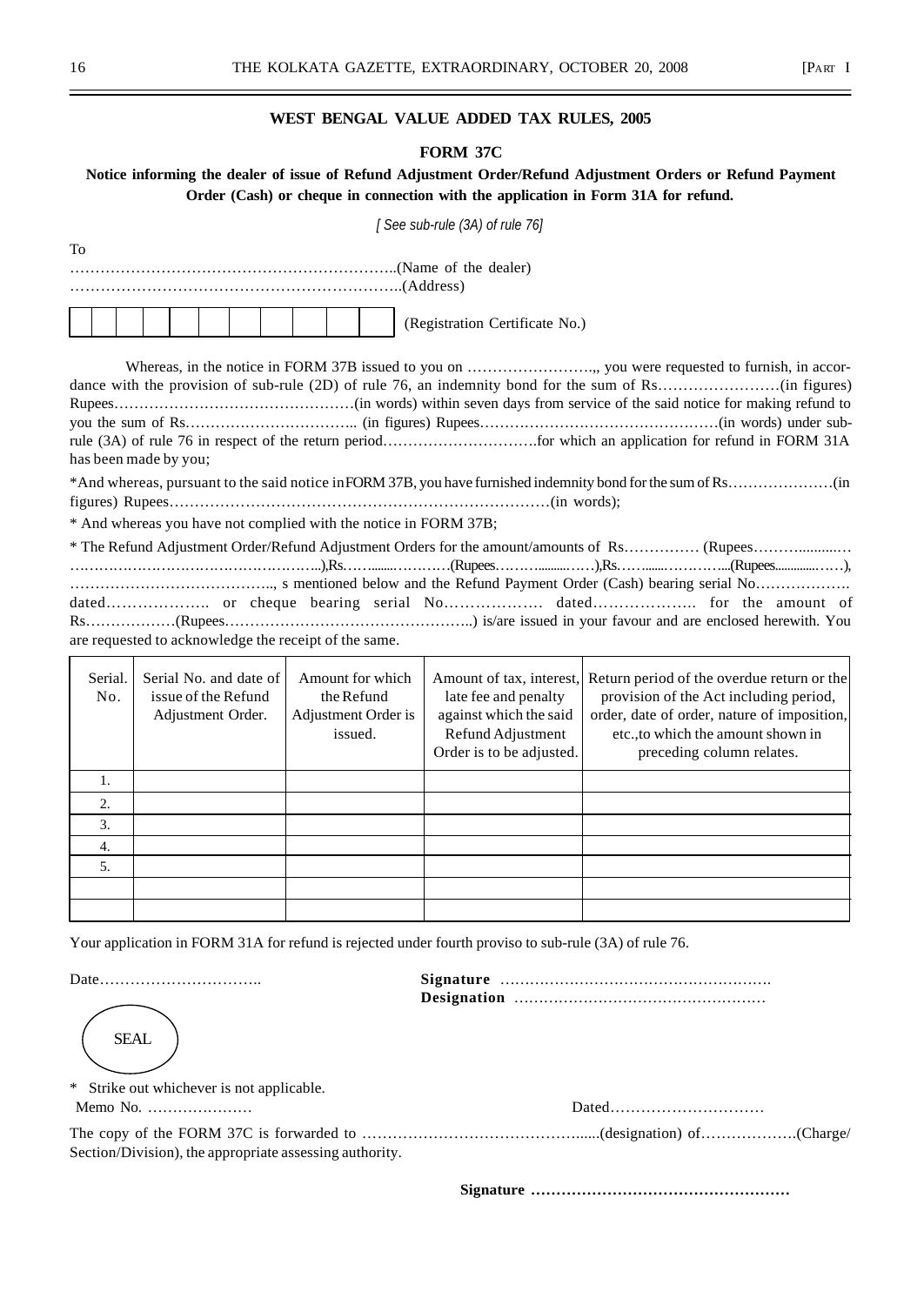To

#### **THE WEST BENGAL VALUE ADDED TAX RULES, 2005**

#### **FORM 37D**

**Notice informing the dealer about the determination of refund under sub-rule (3B) and issue of Refund Adjustment Order/Refund Adjustment Orders or Refund Payment Order (Cash) or cheque in connection with the application for refund in FORM 31A and also about depositing of the amount by the dealer under sub-rule (3D)**

*[See sub-rule (3B), sub-rule (3C) and sub-rule (3D), of rule 76]*

…………………………………………………………………………….(Name of the dealer) ………………………………………………………………………..…..(Address)

|  |  |  |  |  | (Registration Certificate No.) |
|--|--|--|--|--|--------------------------------|
|  |  |  |  |  |                                |

|                                         |  |  | (3B) of rule 76/ no amount has been determined to be refundable to you under sub-rule (3B) of rule 76 in respect of the |  |
|-----------------------------------------|--|--|-------------------------------------------------------------------------------------------------------------------------|--|
|                                         |  |  |                                                                                                                         |  |
|                                         |  |  |                                                                                                                         |  |
|                                         |  |  | in respect of the above referred period has already been refunded to you under sub-rule (3A) and a notice in FORM 37C   |  |
| has already been issued in this regard. |  |  |                                                                                                                         |  |
|                                         |  |  | * Whereas the amount which has been determined to be refundable to you under sub-rule (3B) of rule 76 is more than the  |  |

amount already refunded to you under sub-rule (3A) of rule 76 and therefore, the excess amount of Rs………………………….(in figures) Rupees…………………………………………………...( in words), being the difference of the amount determined to be refundable under sub-rule (3B) and the amount already refunded under subrule (3A) of rule 76, is refunded to you by Refund Adjustment Order/Refund Adjustment Orders for the amount/amounts ofRs……………(Rupees………………………..),Rs…………(Rupees……………) ,Rs…………Rupees…………………………………………), as mentioned below and the Refund Payment Order (Cash) bearing serial no……….. dated…………. or cheque bearing serial no……….. dated…………. for the amount of Rs………………(Rupees………………………………..), enclosed herewith. You are requested to acknowledge the receipt of the same.

| Serial<br>No. | Serial No. and date<br>of issue of the<br>Refund Adjustment<br>Order. | Amount for which<br>the Refund<br>Adjustment Order is<br>issued. | Amount of tax, interest,<br>late fee and penalty<br>against which the said<br>Refund Adjustment<br>Order is to be adjusted. | Return period of the overdue return or the<br>provision of the Act including period, order,<br>date of order, nature of imposition, etc.,<br>to which the amount shown in preceding<br>column relates. |
|---------------|-----------------------------------------------------------------------|------------------------------------------------------------------|-----------------------------------------------------------------------------------------------------------------------------|--------------------------------------------------------------------------------------------------------------------------------------------------------------------------------------------------------|
|               |                                                                       |                                                                  |                                                                                                                             |                                                                                                                                                                                                        |
| 2.            |                                                                       |                                                                  |                                                                                                                             |                                                                                                                                                                                                        |
| 3.            |                                                                       |                                                                  |                                                                                                                             |                                                                                                                                                                                                        |
| 4.            |                                                                       |                                                                  |                                                                                                                             |                                                                                                                                                                                                        |
| 5.            |                                                                       |                                                                  |                                                                                                                             |                                                                                                                                                                                                        |
|               |                                                                       |                                                                  |                                                                                                                             |                                                                                                                                                                                                        |

\*Whereas \*no amount has been determined to be refundable to you under sub-rule (3B) of rule 76/\*the amount which has been determined to be refundable to you under sub-rule (3B) of rule 76 is less than the amount which has already been refunded to you under sub-rule (3A) of rule 76 and therefore, you are directed to deposit \*the entire amount of Rs……………………………………………………..(in figures) Rupees ……………………………………………….(in words) which was refunded to you under sub-rule (3A) of rule 76/\*the amount of Rs………………………………….(in figures)Rupees ………………………………...……..(in words) which was refunded to you under sub-rule (3A) of rule 76 in excess of the amount which has been determined to be refundable under sub-rule (3B) of rule 76 in the appropriate Government Treasury in the manner laid down in rule 43 within seven (7) days from the receipt of this notice.

Date………………………….. Signature …………………………………… Designation ................................................

**SEAL** 

\* Strike out whichever is not applicable.